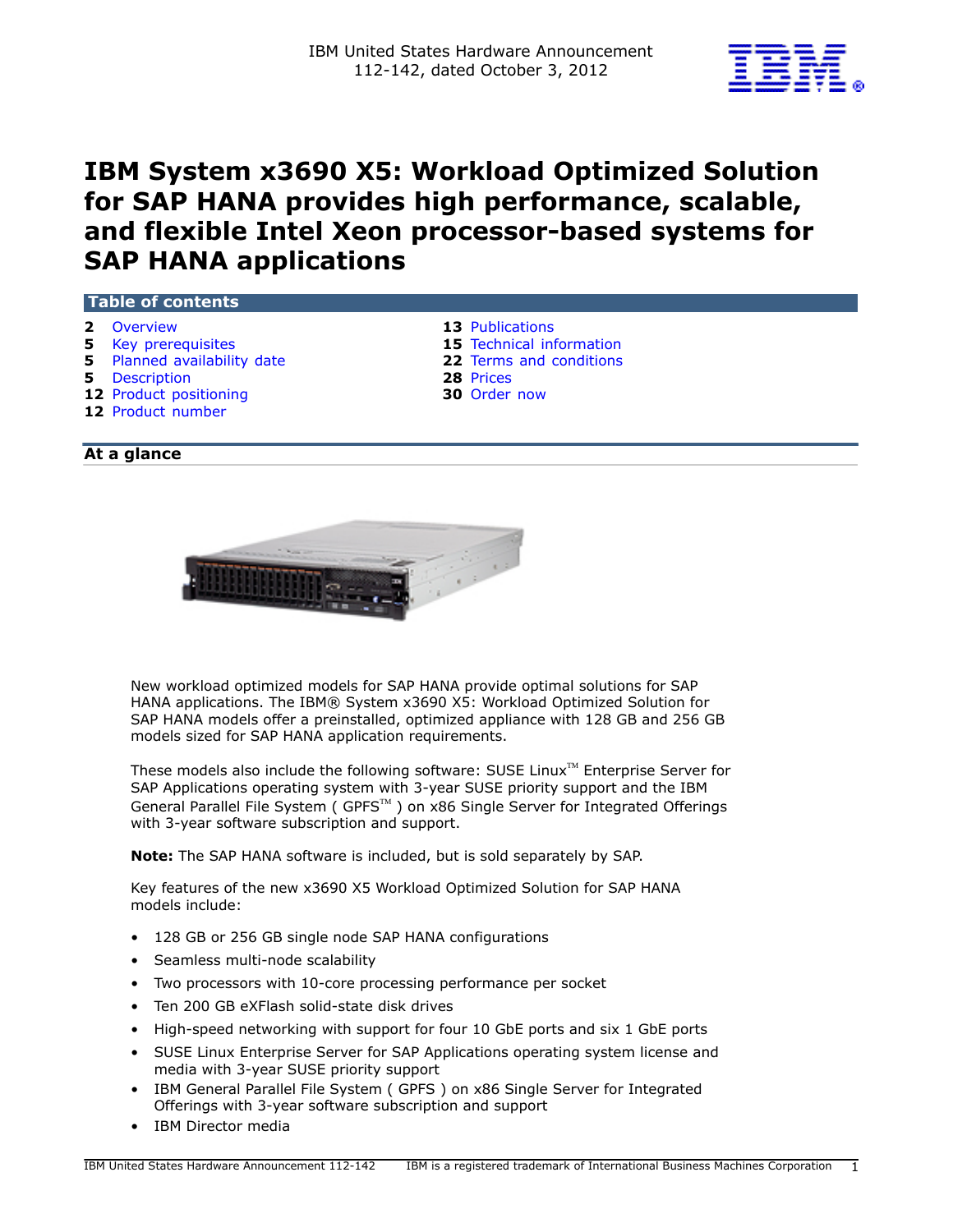- System installation and recovery disk
- Three-year limited warranty $^1$

These Workload Optimized Solutions for SAP HANA are based on fifth-generation eX5 technology features which include:

- 2U server, tool-free chassis that strikes the balance between rack density and ease of maintenance
- Rear access power supplies designed for easy accessibility
- Memory ProteXion with Chipkill, memory mirroring, memory sparing, Intel™ SMI lane failover, SMI packet retry, and SMI clock failover
- Serial Attach SCSI (SAS) plus RAID to maximize throughput and ease installation and data protection

For ordering, contact your IBM representative, an IBM Business Partner, or IBM Americas Call Centers at 800-IBM-CALL (Reference: SE001).

# <span id="page-1-0"></span>**Overview**

These x3690 X5 servers are powered with 10-core Intel Xeon<sup> $M$ </sup> processors and eXFlash storage for a powerful 2-socket, scalable system.

The IBM System x3690 X5: Workload Optimized solution for SAP HANA models are an optimized appliance based on the 2-socket x3690 X5 server platform. These models include two processors, 128 GB or 256 GB of memory and solid-state disk. They are designed for use in small SAP HANA configurations. The 128 GB model can be upgraded to 256 GB to support growing needs of clients.

Key enhancements to the x3690 X5 Workload Optimized Solution for SAP HANA include:

- Increased solid-state storage capacity for scale-out and highly available (HA) configurations
- Additional 10 Gb networking ports for enhanced scale-out and high availability
- New GPFS software licensing for single node configurations

These models also include the following software: SUSE Linux Enterprise Server for SAP Applications with three-year priority support and the IBM General Parallel File System ( GPFS ) on x86 Single Server for Integrated Offerings with 3-year software subscription and support.

**Note:** SAP HANA software is included, but sold separately by SAP.

The x3690 X5 server is the latest generation of the Enterprise X-Architecture® , delivering innovation with enhanced reliability and availability features to enable optimal performance for SAP application environments.

Benefits include:

- 128 GB and 256 GB single node SAP HANA configurations
- Seamless multi-node scalability
- Two processors with 10-core processing performance per socket
- Ten 200 GB eXFlash solid-state disk drives
- High-speed networking with support for four 10 Gb Ethernet ports and six 1 Gb Ethernet ports
- SUSE Linux Enterprise Server for SAP Applications operating system license and media with 3-year SUSE priority support
- IBM General Parallel File System ( GPFS ) on x86 Single Server for Integrated Offerings 3-year software subscription and support.
- IBM Director media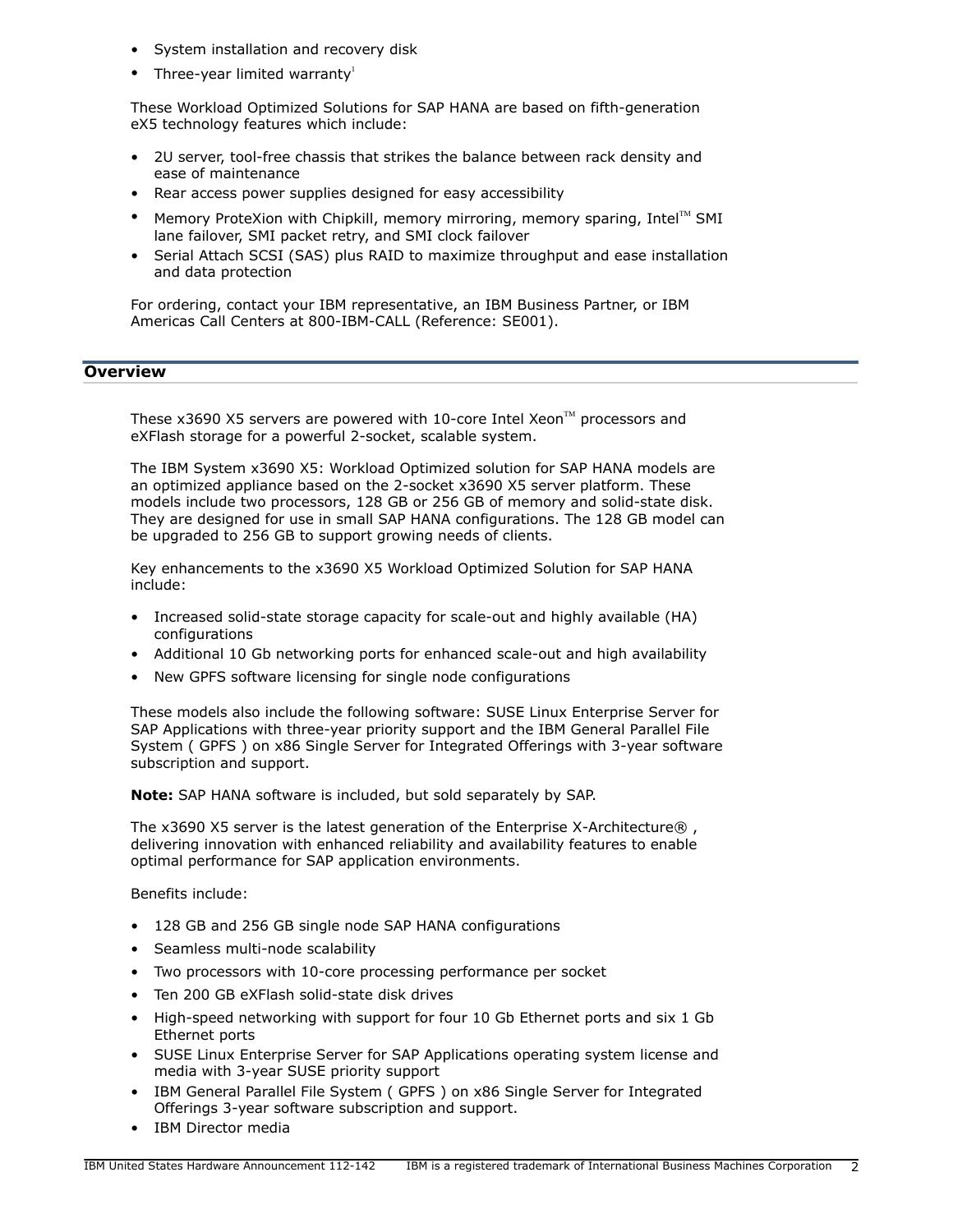• System installation and recovery disk

These Workload Optimized Solutions for SAP HANA are based on fifth-generation eX5 technology features which include:

- 2U server, tool-free chassis that strikes the balance between rack density and ease of maintenance
- Rear access power supplies designed for easy accessibility
- Memory ProteXion with Chipkill, memory mirroring, memory sparing, Intel SMI lane failover, SMI packet retry, and SMI clock failover
- Serial Attach SCSI (SAS) plus RAID to maximize throughput and ease installation and data protection

## *Fifth-generation X5 technology features*

- New leadership processor and memory scaling technology
- New eXFlash high-IOPS solid-state storage technology
- Advanced fifth-generation Chipkill ECC memory controller to help correct singlebit, 2-bit, 3-bit, and 4-bit memory errors
- Memory ProteXion and memory mirroring support
- High-performance PCIe Gen 2 (5 GHz) I/O slots
- Hot-swap drive bays and redundant fans to replace select components without powering down the server
- Four hot-swap, rear access, redundant power supply with 220 V ac input
- Predictive Failure Analysis (PFA) on processors, memory, fans, power supply, and HDD options to help warn of problems before they occur
- Innovative light path diagnostics and top access design; easy to service and configure

**Warranty:** Three years, customer replaceable unit (CRU) and on-site<sup>2</sup> service, limited warranty<sup>2</sup>; optional warranty service upgrades available.

# **SUSE Linux Enterprise Server for SAP Applications**

Boost overall performance and accelerate time to value. SUSE Linux Enterprise Server for SAP Applications delivers improved uptime and performance, even under full CPU loads and high memory stress. Rely on integrated support from SAP and SUSE. SUSE Linux Enterprise Server for SAP Applications offers integrated priority support and maintenance from both SUSE and SAP through the SAP Solution Manager.

Protect your critical business operations with built-in business continuity. SUSE Linux Enterprise Server for SAP Applications includes high-availability components that help build SAP clustering solutions for physical and virtual Linux deployments. Save time with faster deployment. SUSE Linux Enterprise Server for SAP Applications is designed to enable deployment in hours instead of days.

SUSE Linux Enterprise Server for SAP Applications is the only operating system that provides an automated, end-to-end installation workflow, SUSE Linux Enterprise Server for SAP Applications subscriptions include SUSE Linux Enterprise High Availability Extension which ensures continuous access to your mission-critical applications and data. This flexible, policy-driven clustering solution is designed to virtually eliminate service outages. Service outages and interruptions to business processes can take a terrible toll on productivity, revenue, and customer relationships. In some cases, they can even have legal consequences. SUSE Linux Enterprise High Availability Extension helps clients ensure that their most missioncritical applications continue to deliver business value, 24 hours a day, every day. This is achieved through the use of high availability clustering to automate application and data recovery. Clients can use SUSE's flexible, policy-driven clustering solution to implement highly available Linux clusters and eliminate single points of failure. The servers are continuously monitored; and when a fault or failure occurs, the workload is transferred from one server to another, or the application is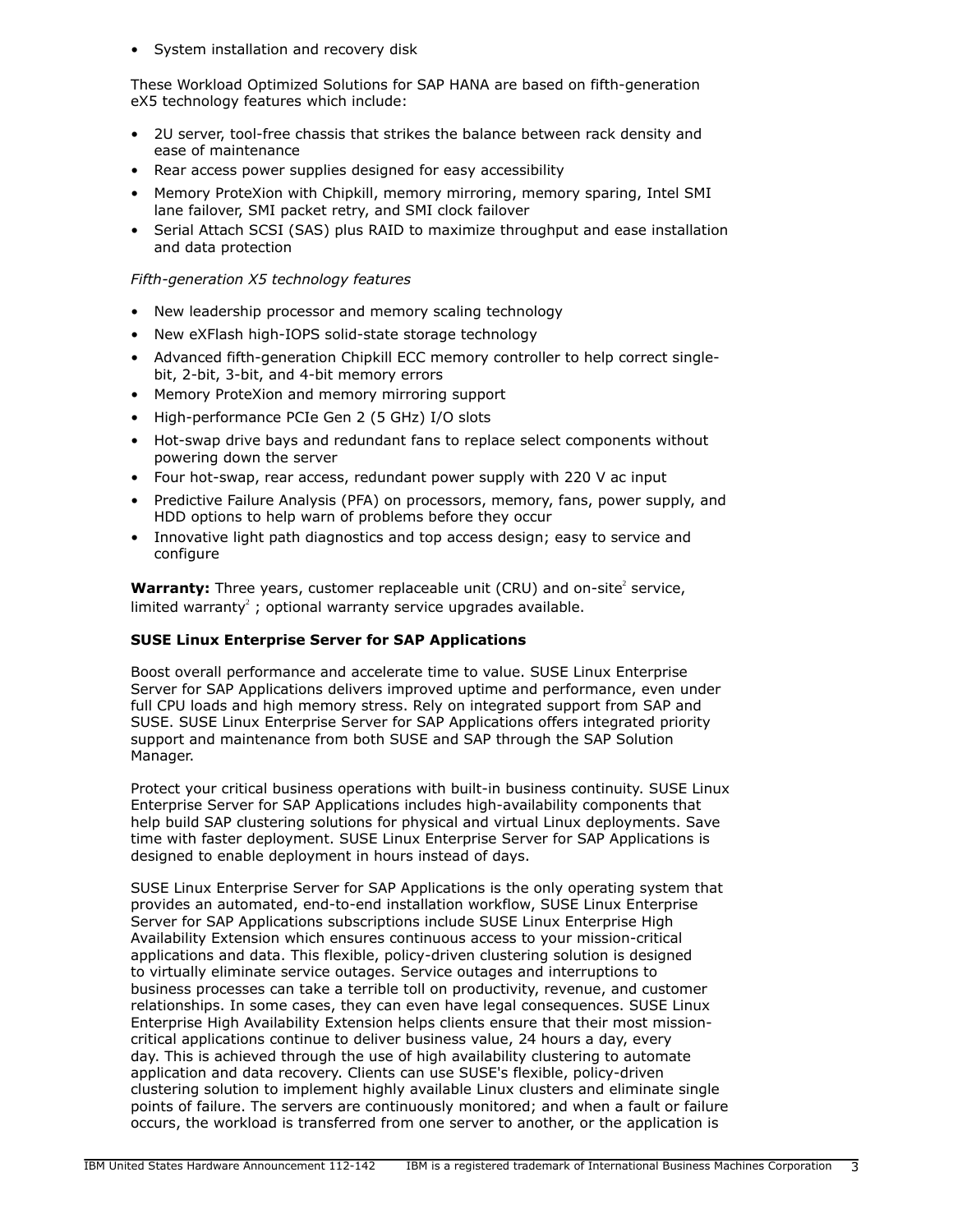automatically restarted on a known working system. This helps maintain business continuity and minimize unplanned downtime.

Subscription and Support offerings included with every SAP HANA configuration, the SUSE Linux Enterprise for SAP Applications offerings include an activation card which contains the unique product registration number that will be needed to access integrated priority support and maintenance from both SUSE and SAP through the SAP Solution Manager. The term of the SLES for SAP Application subscription that has been included is three years. Renewals are available through IBM and IBM Business Partners.

## **IBM GPFS on x86 Single Server for Integrated Offerings**

IBM GPFS on x86 Single Server for Integrated Offerings, V3 is now included preinstalled on selected IBM SAP HANA models. Licenses for IBM GPFS on x86 Single Server for Integrated Offerings, V3 cannot be ordered independent of the select hardware for which it is included. Licenses for offerings in this announcement include three years of Software Subscription and Support. Software Subscription and Support contracts, including Subscription and Support renewals, are managed through Passport Advantage® or Passport Advantage Express®.

After receipt of an order for a x3690 X5 Workload Optimized Solution for SAP HANA model, the Business Partner or end-user customer will be required to register and accept Passport Advantage or Passport Advantage Express terms and conditions associated with IBM GPFS on x86 Single Server for Integrated Offerings, V3.

If a new release of the offering in this announcement is made generally available in Passport Advantage after the announcement of the offering in System x® ordering systems, clients with valid Software and Subscription contracts may elect to take electronic delivery of the latest release. During the registration process, the enduser customer will be provided with a website for the electronic download.

Licenses including Subscription and Support for IBM GPFS on x86 Single Server for Integrated Offerings, V3 are entitled in increments of 10 Processor Value Units (PVUs).

The following x3690 X5 Workload Optimized Solution models include IBM GPFS on x86 Single Server for Integrated Offerings, V3 based on the PVU values for each model below:

| 7147HAx | 128 GB XS | 1400PVU |
|---------|-----------|---------|
| 7147HBx | 256 GB S  | 1400PVU |

## **Processor Value Unit (PVU)**

Processor Value Unit (PVU) is a unit of measure by which the program can be licensed.

IBM continues to define a processor, for the purposes of PVU-based licensing, to be each processor core on a chip. A dual-core processor chip, for example, has two processor cores. Full Capacity Licensing requires the Licensee to obtain PVU entitlements sufficient to cover all activated processor cores in the physical hardware environment made available to, or managed by, the program except for those servers from which the program has been permanently removed.

The GPFS on x86 Single Server for Integrated Offerings, V3 provides file system capabilities for single-node integrated offerings. Clients with highly available, multinode clustered scale-out configurations must also purchase the GPFS scale-out product.

For those models with SAP HANA included, the SAP software license terms apply: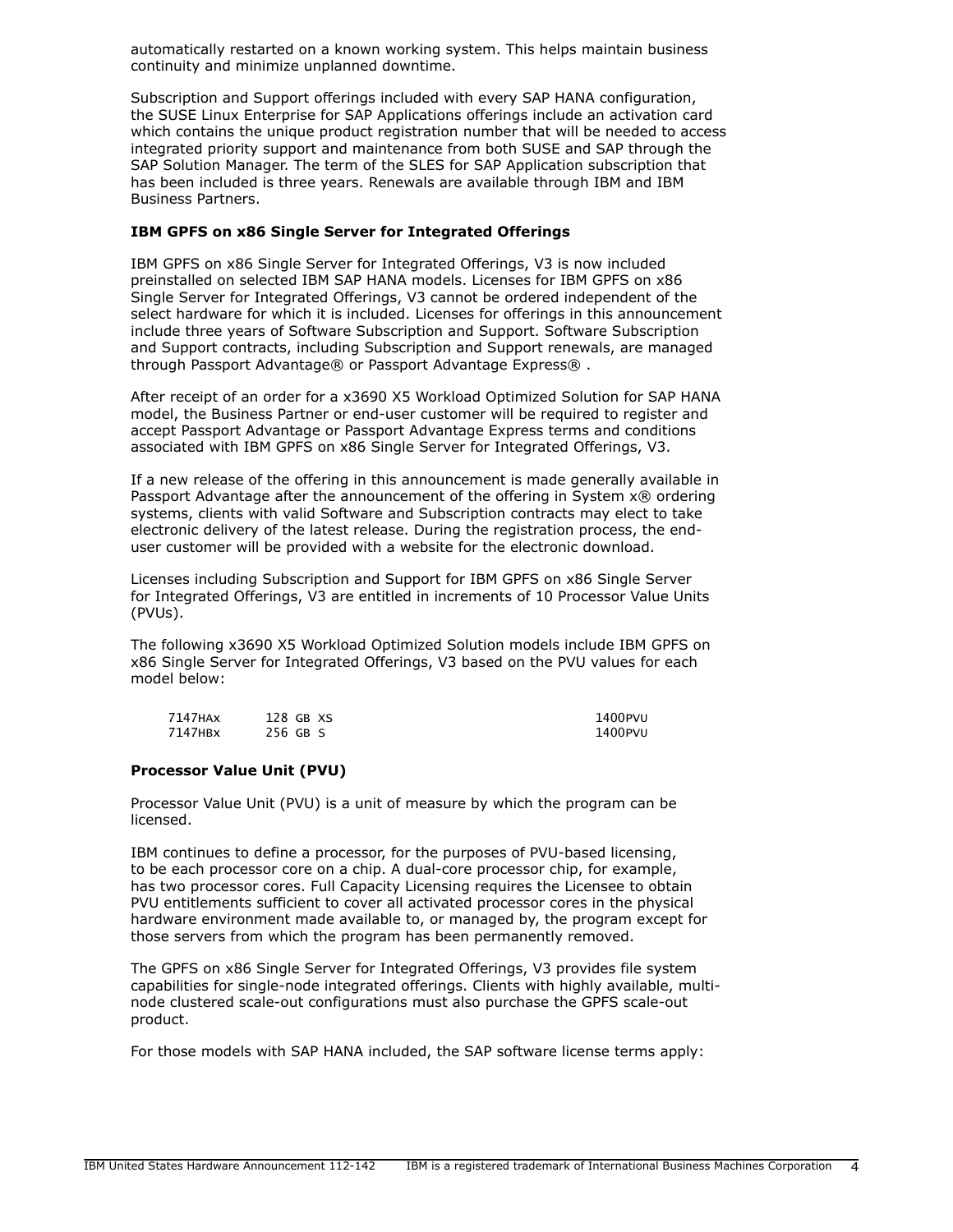#### **SAP License Terms**

This IBM computer system is preinstalled with the SAP HANA appliance Platform Edition, which has been integrated or preinstalled as part of the IBM hardware system. You are not licensed to use this copy of the SAP software contained in the IBM hardware system until you have purchased or licensed the use of the SAP software from SAP or its authorized distributors. Use of the SAP software is subject to the applicable SAP end-user license agreement. Your purchase of the IBM hardware system does not include a license to use the SAP software to be preinstalled, or to any other SAP software. SAP is under no obligation to license the preloaded SAP software to you. Contact your responsible SAP representative to obtain the applicable license rights to use the SAP software.

<sup>1</sup> For information on the IBM Statement of Limited Warranty, visit

[http://www.ibm.com/servers/support/machine\\_warranties/](http://www.ibm.com/servers/support/machine_warranties/)

Alternatively, this information is also available by contacting your IBM representative or reseller. Copies are available upon request. For the latest information on safe and effective computing, visit

<http://www.ibm.com/pc/safecomputing/>

 $2^{2}$  IBM sends a technician after attempting to diagnose and resolve the problem remotely.

#### *Feature exchange*

None

## <span id="page-4-0"></span>**Key prerequisites**

Refer to the [Hardware requirements](#page-17-0) section for details.

## <span id="page-4-1"></span>**Planned availability date**

- October 24, 2012: IBM System x3690 X5: Models HAx, HBx
- October 31, 2012: ServeRAID-MR10i/is/M Replacement Battery

#### <span id="page-4-2"></span>**Description**

#### **Related options**

• Intel Xeon Processor E7-2870 10C 2.40 GHz 30 MB Cache 130w (88Y5663)

This processor supports internal processing speeds of 2.40 GHz and external processing operations to memory at 1066 MHz. This new SMP-capable server model contains integrated, full-speed, 30 MB level 2 cache and 10-core Intel Xeon-based processors. This 2.40 GHz processor for x3690 X5 supports the MAX5.

**Note:** MAX5 is not currently supported for SAP HANA configurations.

#### **Memory options**

• 16 GB (1x16 GB, 4Rx4, 1.35V) PC3L-8500 CL7 ECC DDR3 1066 MHz LP RDIMM (49Y1400)

These high-speed, DDR3 registered DIMMs are synchronized to the processor. Once addressed, data can be transferred on both edges of the clock signal.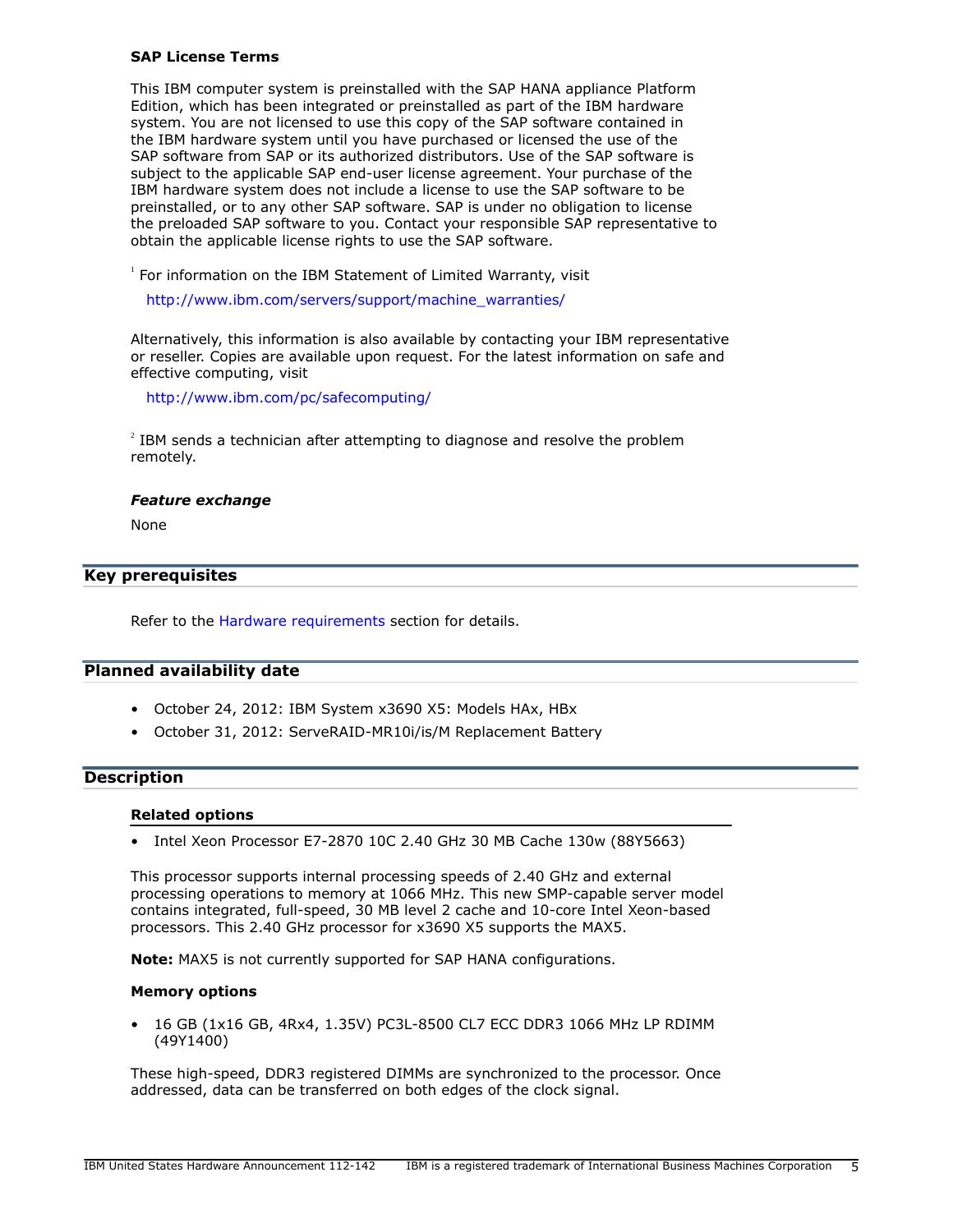**Memory Expansion Card (60Y0323)** provides the option to upgrade your machine with up to 16 memory expansion DIMMs.

Memory ProteXion:

- Utilizes unused bits in each memory DIMM (hot-spare bits)
- Doubles the amount of Chipkill memory sustainable per server
- Is included at no additional cost, requires no additional hardware, and works independently of the operating system
- Is similar to the "hot-spare" of a DASD array

Memory mirroring:

- Propels Intel-based servers toward continuous operations
- Dramatically helps to increase uptime and allow scheduled maintenance
- Helps provide capability and reliability approaching a mainframe
- Is operating system independent; does not require drivers or operating system support

Chipkill memory:

- Offers integrated XA-64e chipsets for using off-the-shelf DIMMs
- Provides better memory reliability to support in-memory databases
- Increases availability by detecting and helping to correct single-bit, two-bit, three-bit, and four-bit memory errors

**IBM Systems Director CD** with 20 agent license proofs of entitlement includes support for the IBM System x3690 X5 server.

## **IBM System x3690 X5 server description**

#### *High-performance server subsystems*

x3690 X5 servers are high-throughput, scalable, SMP-capable, with 10-core Intel Xeon-based processors. They deliver excellent scalability for adding memory, adapter cards, storage and up to two processors.

Models are powered with 10-core Intel Xeon processors that use 64-byte cache lines. EMT64T architecture supports 64-bit extensions. Two connectors for Intel Xeon MP processors are standard on the system board. High-speed PC3-10600 ECC SDRAM provides excellent processor-to-memory subsystem performance.

The x3690 X5 system architecture is fine tuned and engineered to optimize the powerful Intel Xeon processors. This architecture consists of the following components:

- 10-core Intel Xeon processors
- System memory cards with Intel Scalable Memory Buffers
- Intel host-bridge I/O controllers

Each processor supports four independent buses to the memory, for a total of 16 GBps of potential memory bandwidth per CPU.

# *High-availability and serviceability features*

Many enterprise on-demand environments run around the clock to supply information around the globe. These environments require ruggedly dependable servers designed with features that can tolerate a component failure without total shutdown. x3690 X5 servers pack numerous fault-tolerant and high-availability features into a high-density, rack-optimized package that helps significantly reduce the space needed to support massive network computing operations.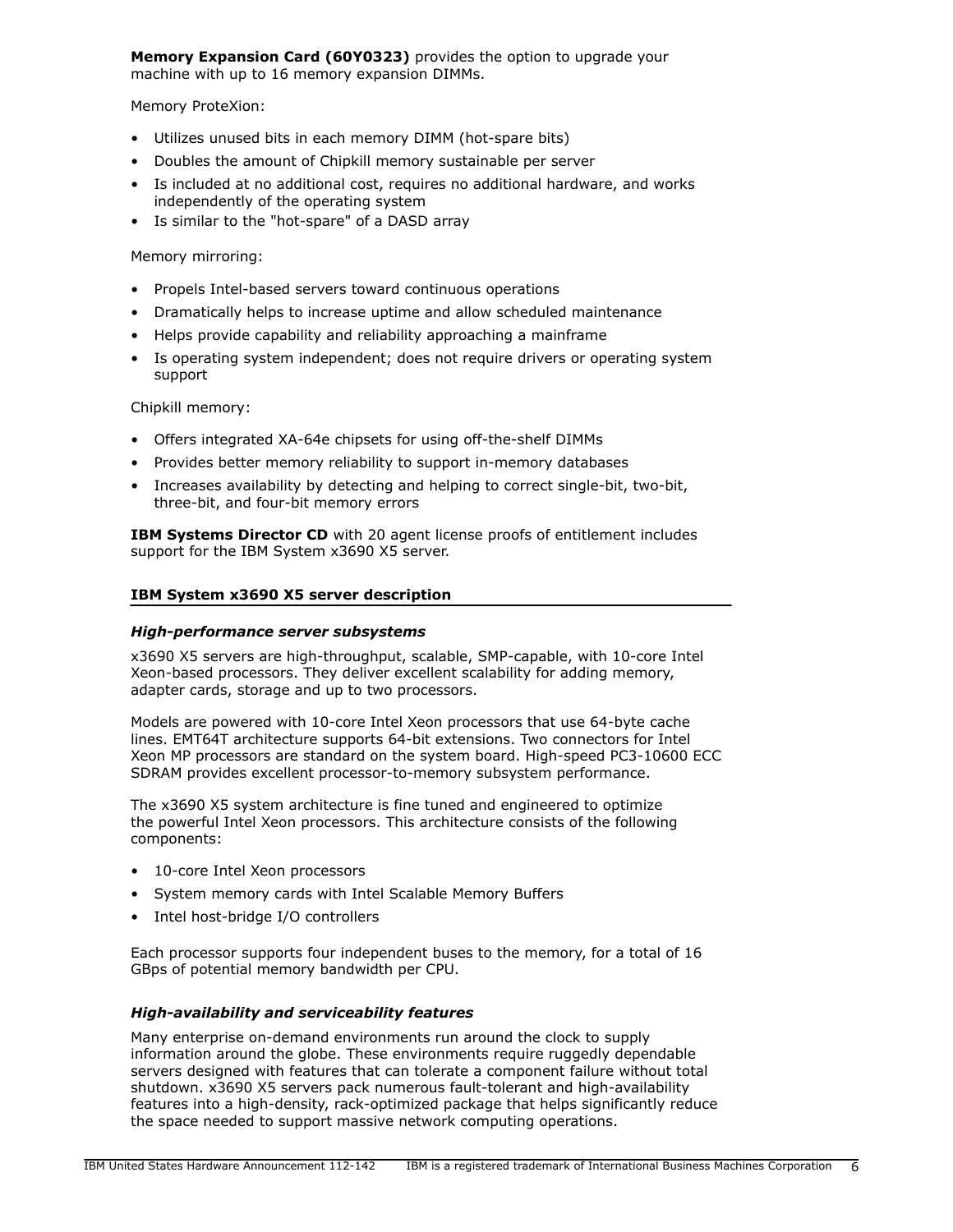Features include:

- Five PCIe Gen 2 I/O adapter slots
- Up to 16 Serial Attach SCSI (SAS) HDD bays or 24 eXFlash SSD bays

**Note:** SAP does not currently support MAX5 in SAP HANA configurations.

- ECC DIMMs combined with an integrated advanced ECC memory controller with fifth-generation Chipkill support to correct many single-bit, 2-bit, 3-bit, and 4-bit memory errors to minimize disruption of service to LAN clients
- Memory ProteXion and memory mirroring
- Memory hardware scrubbing to correct many soft memory errors automatically without software intervention down time
- PFA on disk drive options, memory, processors, power supply, and fans, in conjunction with IBM Systems Director, to help alert the system administrator of an imminent component failure
- Up to four 675-watt power supplies that support typical configuration redundancy or full configurations requiring redundancy when operating with 240 V ac
- Hot-swap, multispeed fans to provide cooling redundancy and enable individual fan replacement without powering down the server, plus one fan in each of the hot-swap power supplies
- Standard IMM enabling diagnostic, reset, POST, and auto-recovery functions from remote locations and monitoring of temperature, voltage, and fan speed; alerts generated when thresholds are exceeded without utilizing an I/O slot
- Information LED panel, diagnostics LED panel, and component LEDs for visual indications of system well-being without removing the cover, to help reduce downtime and service costs
- Easy top access to system board, adapter cards, and memory
- CPU failure recovery in SMP configurations, allowing a failed processor to be forced offline, the server rebooted, an alert generated, and operation continued with the working processor

The servers include:

- Up to 2-socket for SMP powerful 10-core Intel Xeon processors
- Up to 32 GB high-speed PC3-10600 DDR3 ECC memory standard, supporting up to 1 TB of system memory per chassis.

**Note:** The standard configuration for SAP HANA includes 16 GB DIMMs. MAX5 is not supported for SAP HANA configurations. SAP HANA applications systems come standard with eight or sixteen 16 GB DIMMs.

- Up to four worldwide, voltage-sensing 675-watt, hot-swap power supplies with auto-restart, standard.
- Up to 16 hot-swap HDD bays, supporting up to 16 TB of internal data storage (using 1 TB SAS hot-swap drives).
- Up to 24 hot-swap eXFlash SSD bays, supporting up to 4.8 TB of internal data storage (using 200 GB drives).

**Note:** SAP HANA configurations include ten 200 GB SSDs.

• Eight terabytes of external data storage supporting optional storage units, ServeRAID SCSI controllers, and Fibre Channel controllers and storage units.

# **Workload Optimized Solution for SAP HANA**

The IBM System x3690 X5 Workload Optimized Solution for SAP HANA models offers a preconfigured, optimized appliance. These models include two processors and 128 GB or 256 GB of memory. They are designed for use in small SAP HANA deployments.

These models also include the following software: SUSE Linux Enterprise Server for SAP Applications operating system with 3-year SUSE priority support and the IBM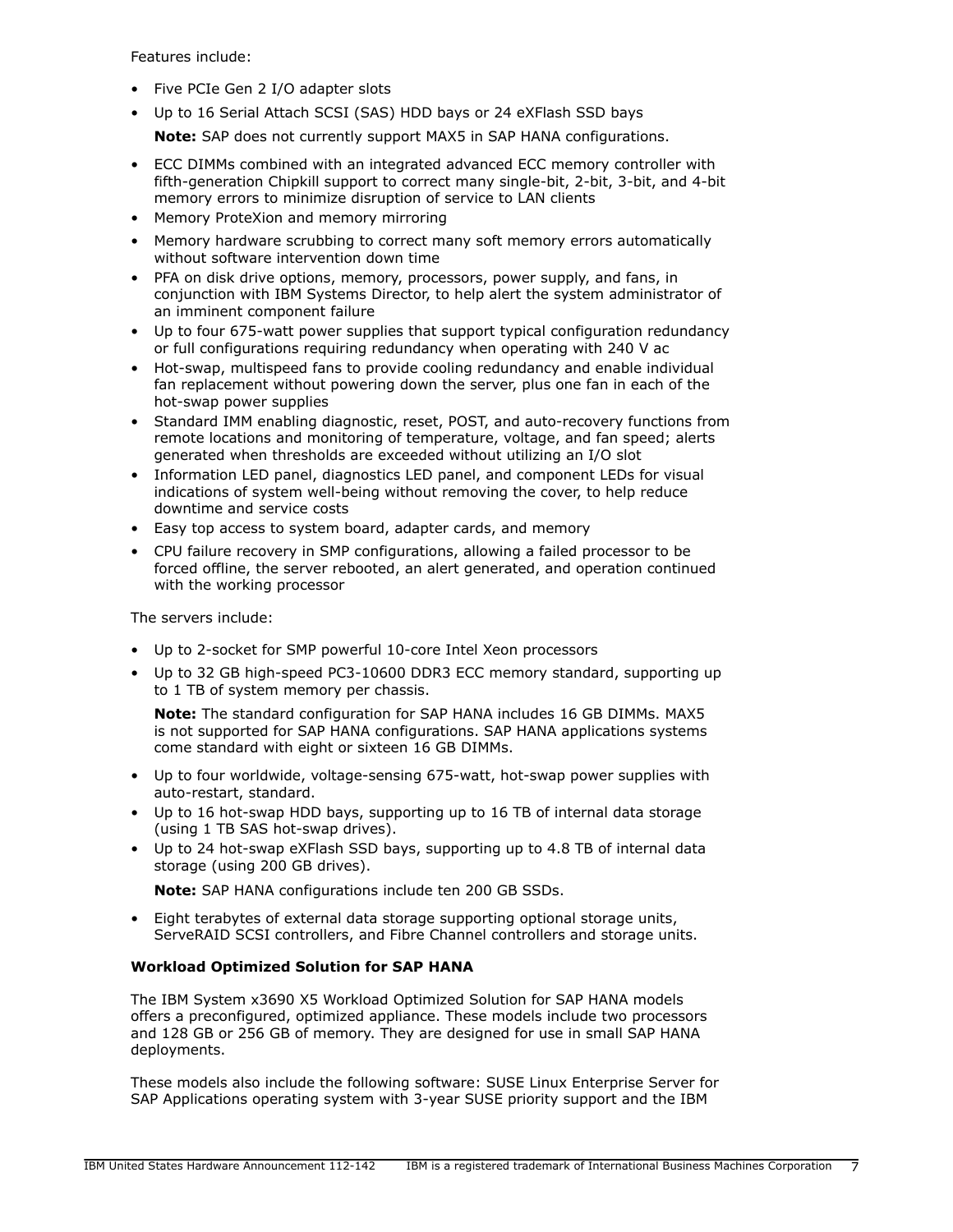GPFS on x86 Single Server for Integrated Offerings, V3 with 3-year SW S&S. SAP HANA software is included, but sold separately by SAP.

For those models with SAP HANA included, the following SAP software license terms apply:

## **SAP License Terms**

This IBM computer system is preinstalled with the SAP HANA appliance Platform Edition, which has been integrated or preinstalled as part of the IBM hardware system. You are not licensed to use this copy of the SAP software contained in the IBM hardware system until you have purchased or licensed the use of the SAP software from SAP or its authorized distributors. Use of the SAP software is subject to the applicable SAP end-user license agreement. Your purchase of the IBM hardware system does not include a license to use the SAP software to be preinstalled, or to any other SAP software. SAP is under no obligation to license the preinstalled SAP software to you. Contact your responsible SAP representative to obtain the applicable license rights to use the SAP software.

# **IBM Tivoli® Storage Manager for ERP**

IBM Tivoli Storage Manager for ERP is a simple, scalable data protection solution for SAP HANA and SAP ERP. Tivoli Storage Manager (TSM) for ERP V6.4 includes a onestep command that automates SAP HANA backup and TSM data protection.

## **Configurations**

## **XpandOnDemand scalability**

• Modular building-block scalability delivers the flexibility to scale to meet your business needs, providing configuration options that allow for system optimization according to your application needs.

## *Systems management*

x3690 X5 servers feature IBM Systems Director, a powerful, highly integrated, systems-management software solution built on industry standards and designed for ease of use.

With IBM Systems Director, a network administrator can perform the following tasks:

- View the hardware configuration of remote systems in detail
- Monitor the usage and performance of critical components such as microprocessors, disks, and memory
- Centrally manage individual or large groups of IBM and non-IBM, Intel-based servers, desktop computers, workstations, and mobile computers on a variety of platforms

IBM Systems Director provides a comprehensive entry-level workgroup hardware manager. It has the following key features:

- Advanced self-management capabilities for maximum system availability.
- Support for multiple operating systems, including certain versions of Microsoft<sup> $M$ </sup> Windows™ 2008 Server, Windows XP Professional, Red Hat Linux , SUSE Linux , and Novell NetWare. For a complete list of operating systems that support IBM Systems Director, visit

[http://publib.boulder.ibm.com/infocenter/eserver/v1r2/index.jsp?topic=/](http://publib.boulder.ibm.com/infocenter/eserver/v1r2/index.jsp?topic=/diricinfo_5.20/fqm0_r_supported_operating_systems.html) [diricinfo\\_5.20/fqm0\\_r\\_supported\\_operating\\_systems.html](http://publib.boulder.ibm.com/infocenter/eserver/v1r2/index.jsp?topic=/diricinfo_5.20/fqm0_r_supported_operating_systems.html)

The list is updated periodically. The Workload Optimized Solution for SAP HANA only supports SUSE Linux Enterprise Server for SAP Applications.

• Support for IBM and non-IBM servers, desktop computers, workstations, and mobile computers. (Not all IBM Systems Director features are supported on non-IBM servers.)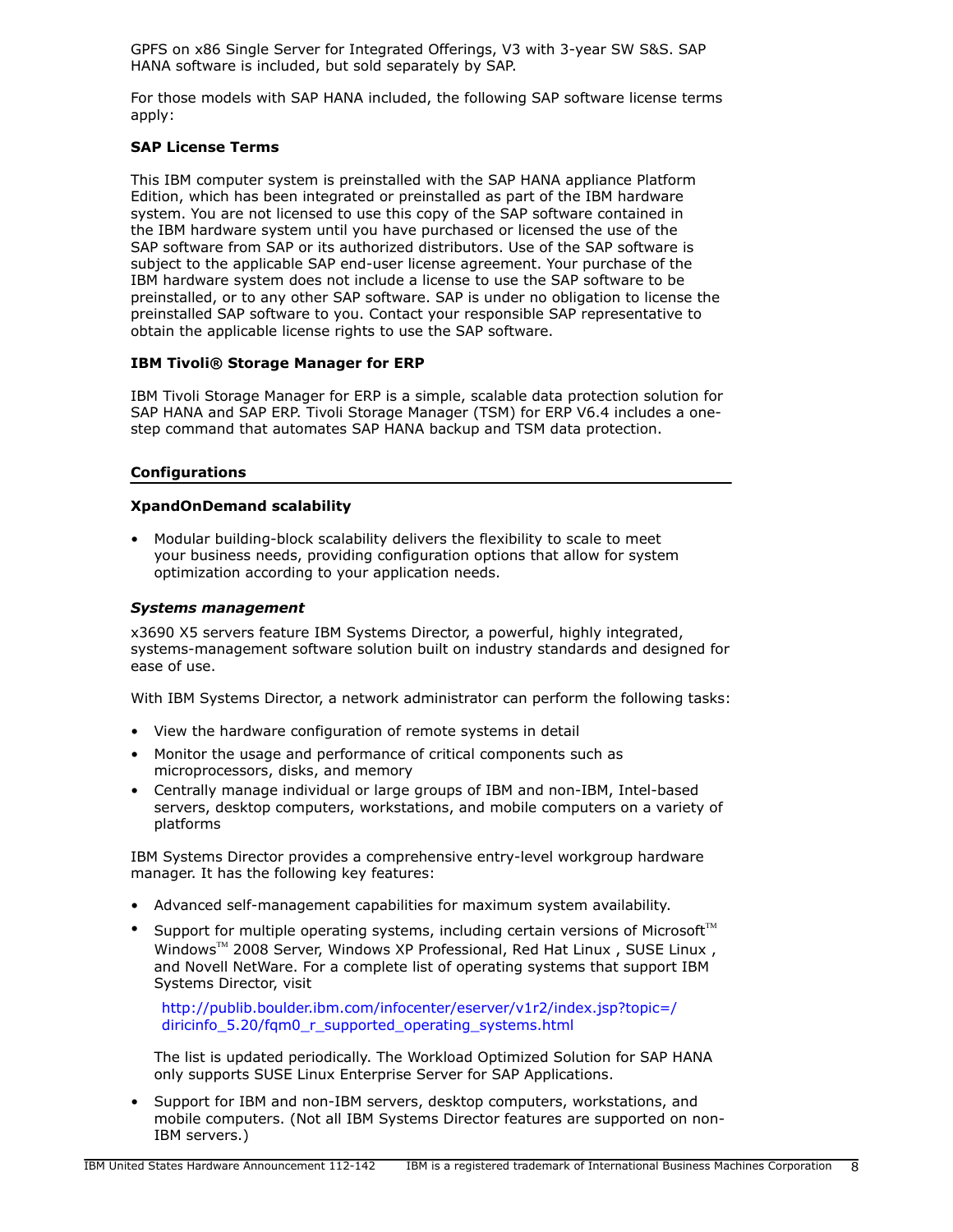- Support for systems-management industry standards.
- Integration into leading workgroup and enterprise systems-management environments.
- Ease of use, training, and setup.

IBM Systems Director also provides an extensible platform that supports advanced servers that are designed to help reduce the total cost of managing and supporting networked systems. By deploying IBM Systems Director, you may achieve reductions in ownership costs through the following potential benefits:

- Reduced down time
- Increased productivity of IT personnel and users
- Reduced service and support costs

For more information about IBM Systems Director, refer to the CD that comes with the server or the IBM Systems Director documentation on the CD, or visit

<http://www.ibm.com/systems/management/director/resources/>

IBM Systems Director includes IBM Systems Director Extensions, a portfolio of server tools that integrates into the IBM Systems Director interface and works with the Integrated Management Module, or other systems-management monitoring functions contained in IBM System x servers. Typical functions and monitoring capabilities can include:

- PFA-enabled critical hardware components
- Temperature
- Voltage
- Fan speed
- Light path diagnostics

The IT administrator gains comprehensive, virtual on-site control of IBM System x3690 X5 servers through the ability to remotely:

- Access the server, in many cases regardless of its status
- Inventory and display detailed system and component information
- View server bootup during POST
- Browse and delete logs of events and errors
- Reset or power cycle the server
- Run diagnostics, SCSI, and RAID setup during POST
- Monitor thresholds on server health including:
	- Operating system load
	- POST time-out
	- Voltage
	- Temperature
- Set proactive alerts for critical server events including PFA on:
	- Processors
	- Memory
	- Fans
	- Power supplies
	- HDDs
- Define automated actions such as:
	- Send an email or page to an administrator
	- Execute a command or program
	- Deliver an error message to the IBM Director console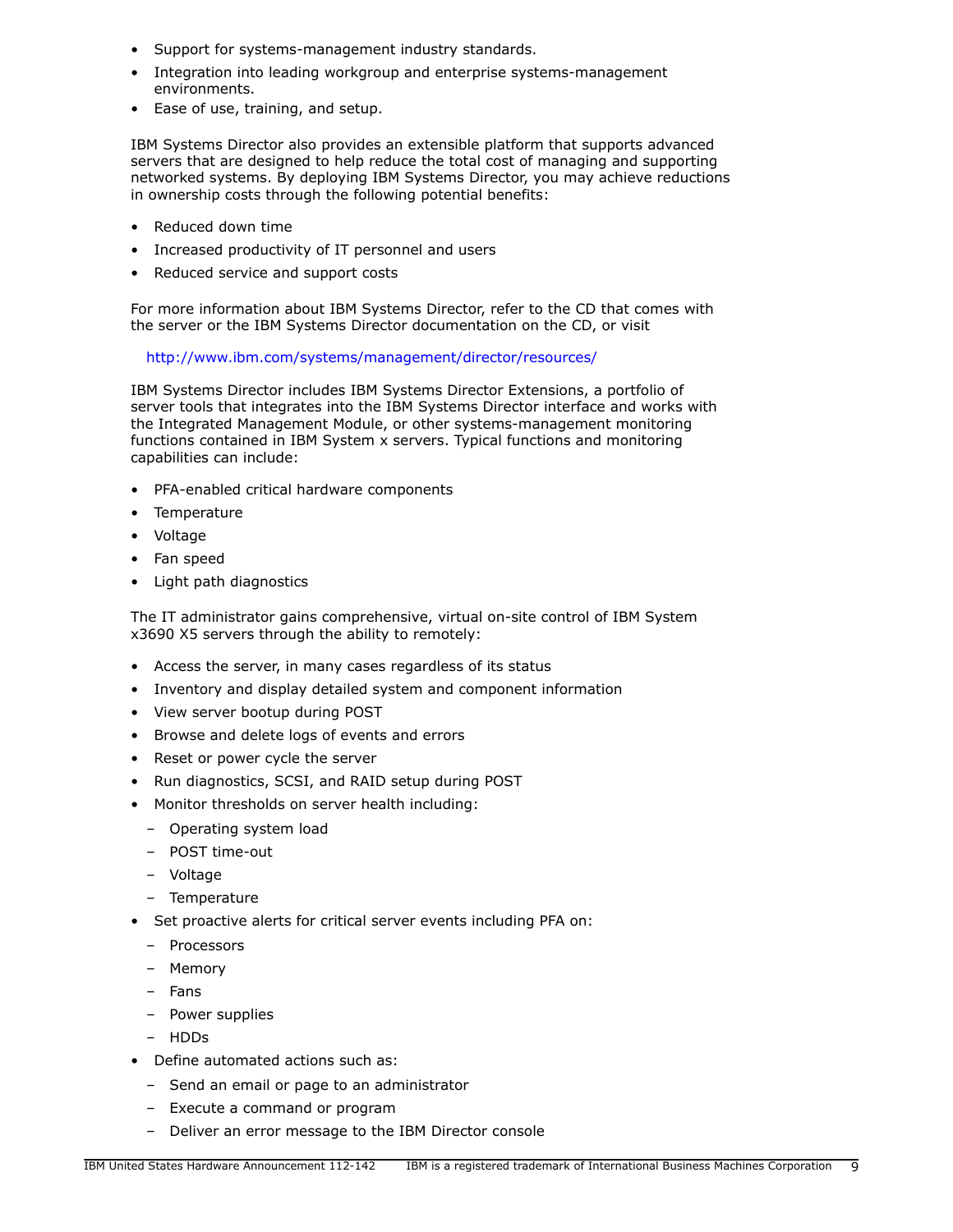- Flash BIOS
- Monitor and graph the utilization of server resources such as:
	- Memory
	- Processor
	- HDDs
- Identify potential performance bottlenecks and react to prevent down time

# *Active Energy Manager tools and programs*

The IBM Active Energy Manager tool is available on the System x3690 X5 server. IBM Systems Director Active Energy Manager $TM$  V3.1 is the next-generation product of IBM PowerExecutive<sup>™</sup>, which was previously available from IBM for x86 systems only. IBM Systems Director Active Energy Manager now supports multiple IBM platforms and provides new capabilities that build upon the functions previously available with IBM PowerExecutive V2.1. Enhancements to existing function include:

- Cross-system monitoring and management support
- Dynamic polling rate
- Discovery and monitoring of intelligent PDUs

The Active Energy Manager V3.1 offering has both no-charge (free) monitoring functions and optional chargeable (fee-based) management functions.

# **No-charge monitor functions**

- Power trending
- Thermal trending
- iPDU support

# **Priced management functions**

- Power capping
- Power savings mode

For more information, refer to

[http://www-03.ibm.com/systems/management/director/extensions/](http://www-03.ibm.com/systems/management/director/extensions/actengmrg.html) [actengmrg.html](http://www-03.ibm.com/systems/management/director/extensions/actengmrg.html)

# *World-class support tools and programs*

x3690 X5 servers include tools and programs designed to make ownership a positive experience. From the start, IBM programs help you purchase servers, get them running, and keep them running. IBM can help your company maintain ownership of technology leadership network servers.

The IBM ToolsCenter is a collection of server management tools to help manage your IBM System x and BladeServer environment. ToolsCenter makes managing your server environment less complicated, more productive and cost-effective.

#### [http://www-947.ibm.com/support/entry/portal/docdisplay?](http://www-947.ibm.com/support/entry/portal/docdisplay?brand=5000008&lndocid=TOOL-CENTER) [brand=5000008&lndocid=TOOL-CENTER](http://www-947.ibm.com/support/entry/portal/docdisplay?brand=5000008&lndocid=TOOL-CENTER)

- IBM customer replaceable unit (CRU) and on-site, three-year limited warranty with next-business-day service (same-business-day service optionally available) protects your investment if a problem occurs. This service also includes replacement of parts identified through PFA.
- The ServerProven $@$ <sup>3</sup> program lets you confidently configure your server with various devices and operating systems. This web-based program provides compatibility information from actual testing of the x3690 X5 server with various adapters and devices.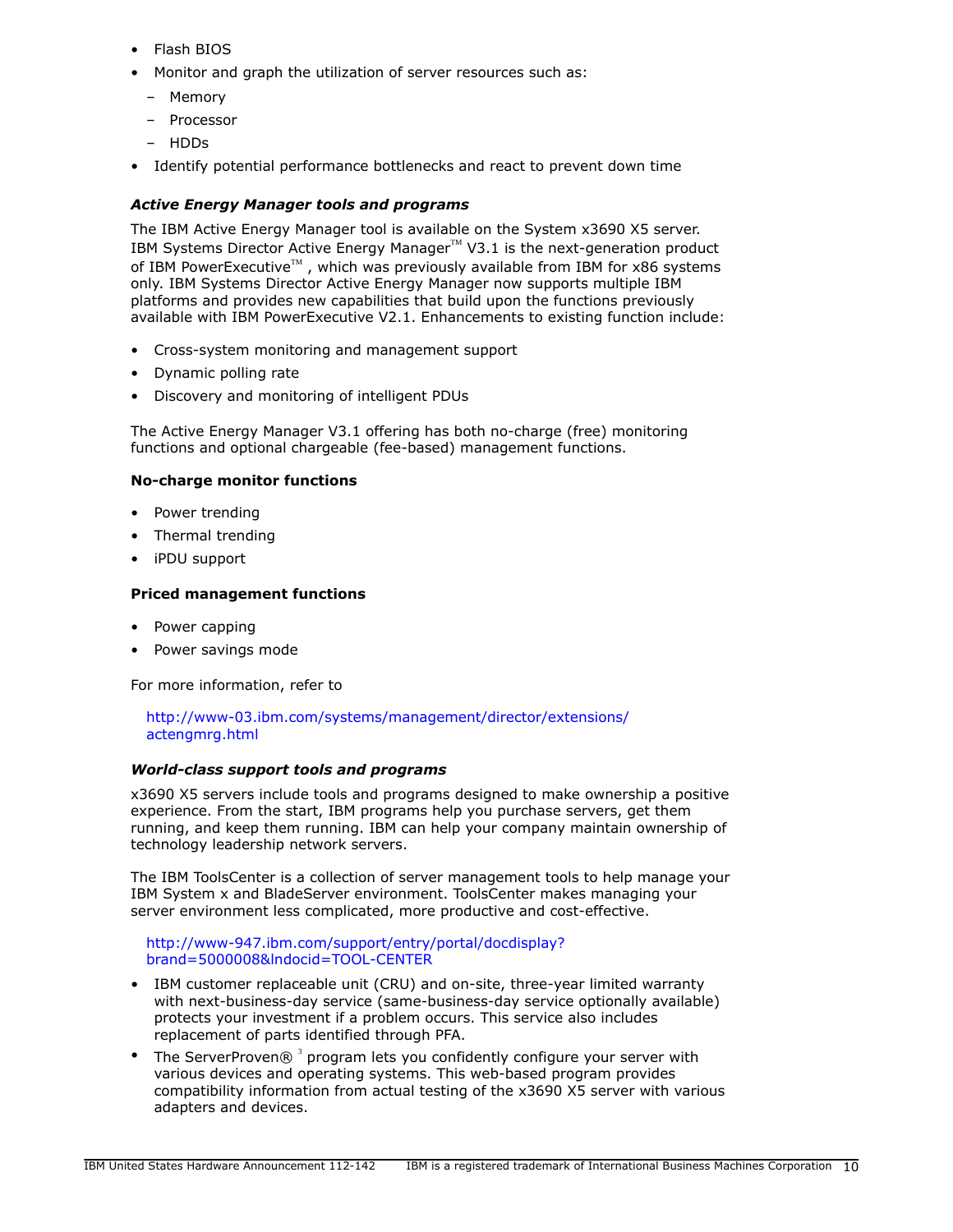- The ServerGuide<sup>3</sup> CD library includes online publications and utilities and drivers that help you load popular network operating systems.
- Electronic support on the web offers additional support in an easy-to-use format.

 $3$  IBM makes no warranties, expressed or implied, regarding non-IBM products and services that are ServerProven , including but not implied warranties and of merchantability and fitness for a particular purpose. These products are offered and warranted solely by third parties.

## **IBM System x3690 X5 model configuration**

System SEO Processor L3 Memory HDD HDD Power Number Cache Iface Supply IBM System x3690 X5: Workload Optimized Solution for SAP HANA 7147-HAU 2 x 2.40 GHz 30 MB 8x16 GB four Xeon E7-2870 6.40 GTS 10-core 130W 10 x 200 GB 4 x 16 GB on DIMM Riser Card 7147-HBU 2 x 2.40 GHz 30 MB 16x16 GB SAS four Xeon E7-2870 6.40 GTS 10-core 130W 10 x 200 GB 8 x 16 GB on DIMM Riser Card

## **IBM System x3690 X5: Workload Optimized Solution for SAP HANA**

The IBM Systems solution for SAP HANA is a hardware and software solution which integrates the SAP HANA with IBM eX5 servers delivered as an optimized hardware appliance. These workload-optimized appliance models help provide super-charged analytics performance for businesses that need timely answers to vital business questions, resulting in faster access to data and information with near real-time visibility into business operations and improved management decision-making capability.

The IBM System x3690 X5: Workload Optimized Solution for SAP HANA model offers an optimized appliance based on the 2-socket x3690 X5 server platform. These models include two processors and 128 GB or 256 GB of memory, and ten 200 GB solid-state disks. They are designed for use in small SAP HANA configurations and can support multi-node scale-out cluster configurations meeting the growing needs of clients. When used in a multi-node scale-out cluster, additional GPFS software licenses are required.

These models also include the following software: SUSE Linux Enterprise Server for SAP Applications operating system with 3-year SUSE priority support and the and IBM GPFS on x86 Single Server for Integrated Offerings, V3 with 3-year SW S&S.

**Note:** The SAP HANA software is included, but is sold separately by SAP.

For the model with SAP HANA included, the SAP software license terms apply:

#### **SAP License Terms**

This IBM computer system is preinstalled with the SAP HANA appliance Platform Edition, which has been integrated or preinstalled as part of the IBM hardware system. You are not licensed to use this copy of the SAP software contained in the IBM hardware system until you have purchased or licensed the use of the SAP software from SAP or its authorized distributors. Use of the SAP software is subject to the applicable SAP end-user license agreement. Your purchase of the IBM hardware system does not include a license to use the SAP software to be preinstalled, or to any other SAP software. SAP is under no obligation to license the preinstalled SAP software to you. Contact your responsible SAP representative to obtain the applicable license rights to use the SAP software.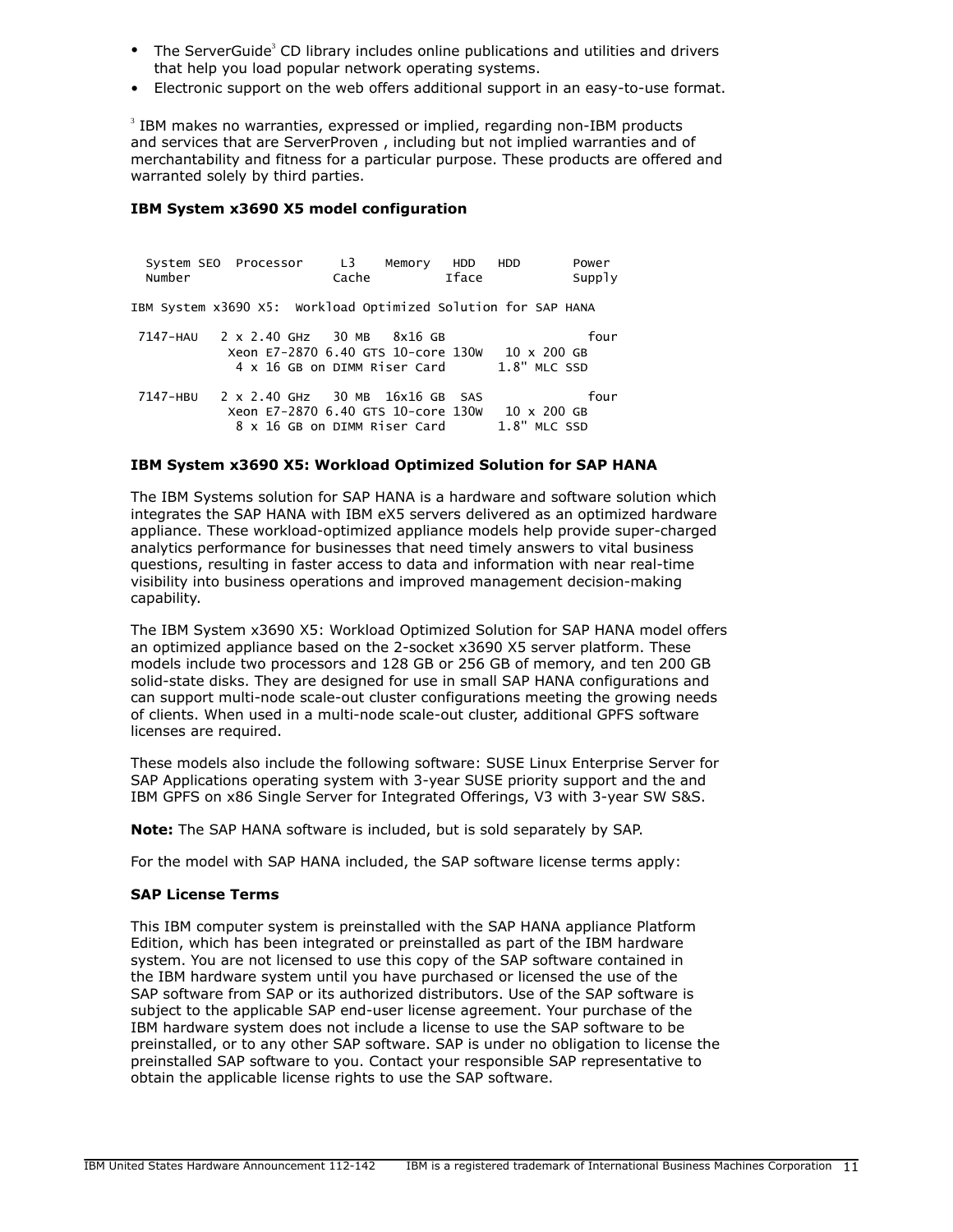## <span id="page-11-0"></span>**Product positioning**

This new IBM System x3690 X5 Workload Optimized Solution for SAP HANA models enhances the server line by providing new expanded support for single-node and scale-out cluster configurations for SAP HANA. The IBM System x3690 X5: Workload Optimized Solution for SAP HANA models offers an optimized appliance starting with a 2-processor x3690 X5 128 GB model and a 2-processor 256 GB model. These models of the System x3690 X5 servers are powered with 10-core Intel Xeon processors, for powerful 2-socket, highly scalable systems. Workload optimized models for SAP HANA provide optimal solutions for SAP HANA applications.

These models also include the following software: SUSE Linux Enterprise Server for SAP Applications operating system with 3-year SUSE priority support and IBM GPFS on x86 Single Server for Integrated Offerings, V3 with 3-year SW S&S.

**Note:** The SAP HANA software is included, but is sold separately by SAP.

The x3690 X5 servers are the fifth generation of the Enterprise X-Architecture (eX5), delivering innovation with enhanced reliability and availability features to enable optimal performance for databases and enterprise applications. The IBM System x3690 X5 server is designed for extremely complex, compute-intense applications requiring 2-socket-plus processing power and large memory support.

These high-density, Intel Xeon-based servers are designed to handle complex applications such as SAP HANA which requiring high-speed computing power, advanced high availability functions, and a minimum amount of rack space.

This makes the IBM System x3690 X5 server an excellent fit for current and future enterprise SAP applications.

# **Reference information**

For information about GPS announcements, refer to IPLA Software Announcement [212-412](http://www.ibm.com/common/ssi/cgi-bin/ssialias?infotype=an&subtype=ca&appname=gpateam&supplier=897&letternum=ENUS212-412), dated October 03, 2012 , IBM General Parallel File System on x86 Single Server for Integrated Offerings.

For information about support for IBM Tivoli Storage Manager for ERP V6.4, refer to Software Announcement [212-382,](http://www.ibm.com/common/ssi/cgi-bin/ssialias?infotype=an&subtype=ca&appname=gpateam&supplier=897&letternum=ENUS212-382) dated October 03, 2012 .

#### **Business Partner information**

If you are a Direct Reseller - System Reseller acquiring products from IBM , you may link directly to Business Partner information for this announcement. A PartnerWorld® ID and password are required (use IBM ID).

<https://www.ibm.com/partnerworld/mem/sla.jsp?num=112-142>

# <span id="page-11-1"></span>**Product number**

The following are features already announced for the 7147 machine type:

| Description                    |          | Model Feature |
|--------------------------------|----------|---------------|
| HANA Refresh Software Stack XS | 7147 AC1 | A3H7          |
| HANA Refresh Software Stack S  | 7147 AC1 | A3H8          |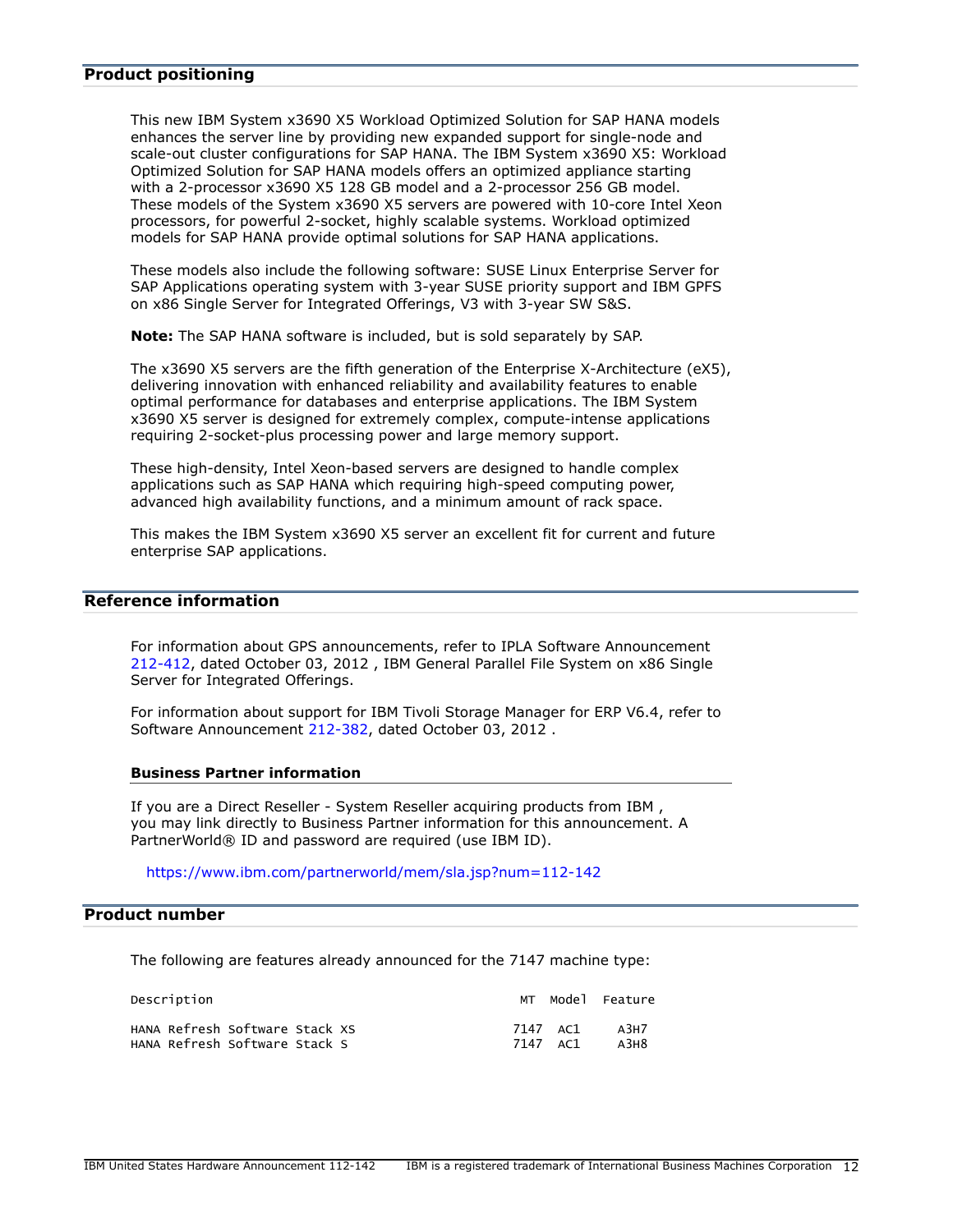The following is a feature already announced for the 3331 machine type:

| Description                              |          | MT Model Feature |
|------------------------------------------|----------|------------------|
| ServeRAID-MR10i/is/M Replacement Battery | 3331 HC1 | АЗМО             |

## **Single Entity Offerings (SEOs)**

| Description                                                   | Machine | Model | SEO Number |
|---------------------------------------------------------------|---------|-------|------------|
| IBM System x3690 X5: Workload Optimized Solution for SAP HANA | 7147    | HAU   | 7147HAU    |
|                                                               | 7147    | HRU   | 7147HBU    |

**Note:** SUSE Linux Enterprise Server for SAP Applications with 3-year SUSE priority support and IBM GPFS on x86 Single Server for Integrated Offerings V3 with 3-year SW S&S is included.

## **Single Entity Options (SEOs)**

| Option parts                             |                      |
|------------------------------------------|----------------------|
| Description                              | <b>SEO</b><br>Number |
| ServeRAID-MR101/is/M Replacement Battery | 46C9084              |

# <span id="page-12-0"></span>**Publications**

The following publications and CD-ROMs are shipped with the x3690 X5 server.

- *x3690 X5 Installation Guide* contains an introduction to the computer, installation and setup, installing options, reference information, and problem determination. The installation guide has easy-to-use text and illustrations to enable you to quickly set up your x3690 X5 server.
- IBM Systems Director systems-management software is included.

**Note:** Software versions, features, and functions shipped with these systems may change as new releases become available or may be discontinued at any time.

The following publications are available immediately.

To order, contact your IBM representative.

The *x3690 X5 Installation Guide* and the *Problem Determination Guide* , in US English versions, are available from

<http://www-03.ibm.com/servers/eserver/serverproven/compat/us/indexsp.html>

#### **IBM Publications Center Portal**

<http://www.ibm.com/shop/publications/order>

The Publications Center is a worldwide central repository for IBM product publications and marketing material with a catalog of 70,000 items. Extensive search facilities are provided, as well as payment options via credit card. A large number of publications are available online in various file formats, which can currently be downloaded free of charge.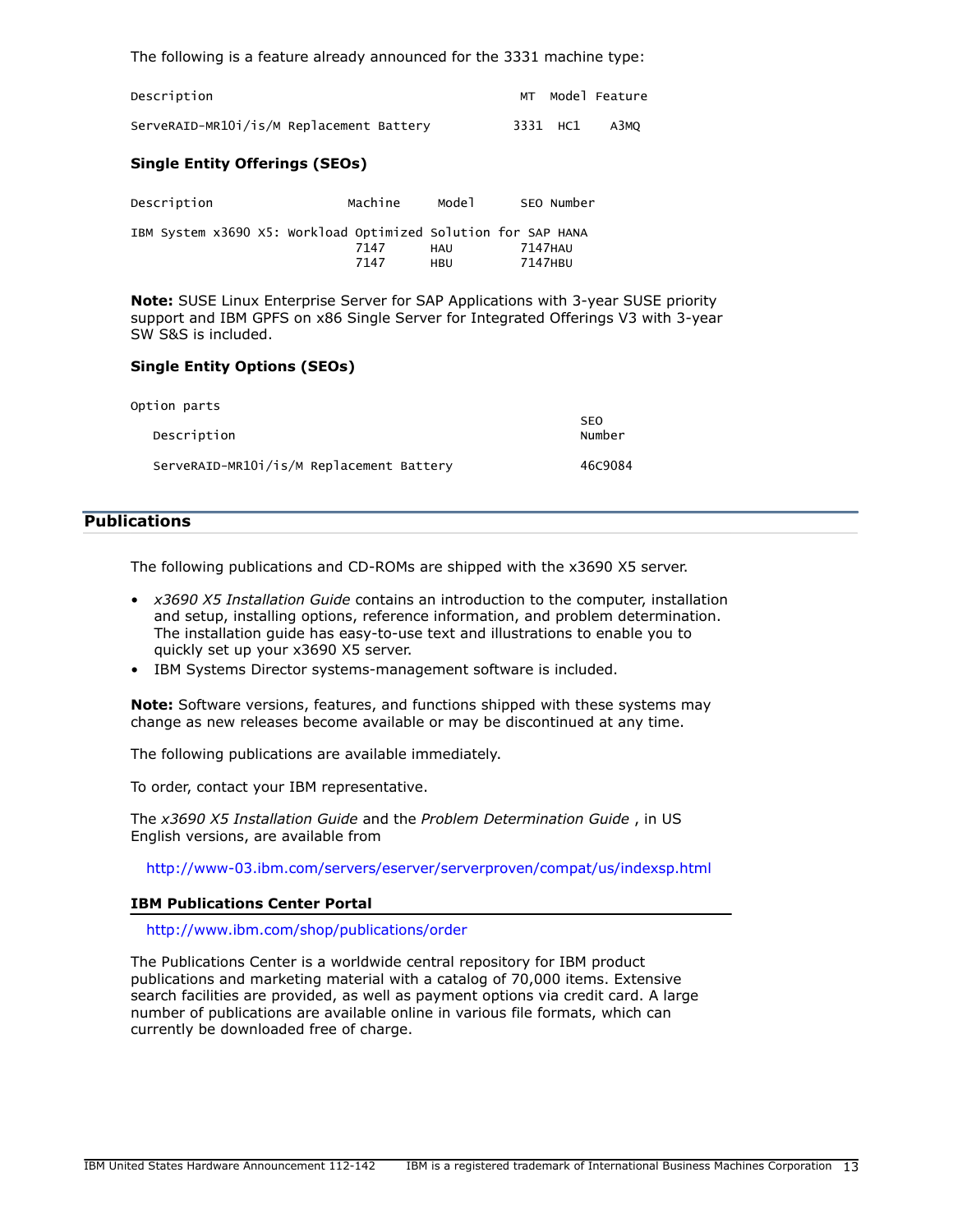## **Services**

#### **Global Technology Services**

IBM services include business consulting, outsourcing, hosting services, applications, and other technology management.

These services help you learn about, plan, install, manage, or optimize your IT infrastructure to be an on-demand business. They can help you integrate your highspeed networks, storage systems, application servers, wireless protocols, and an array of platforms, middleware, and communications software for IBM and many non-IBM offerings. IBM is your one-stop shop for IT support needs.

For details on available services, contact your IBM representative or visit

#### <http://www.ibm.com/services/>

For details on available IBM Business Continuity and Recovery Services, contact your IBM representative or visit

#### <http://www.ibm.com/services/continuity>

For details on education offerings related to specific products, visit

#### <http://www.ibm.com/services/learning/index.html>

IBM Systems Services provides offerings for SAP HANA to install, maintain and manage SAP HANA appliances. The x3690 X5 Workload Optimized Solution must be installed by qualified services personnel or qualified IBM Business Partners.

[http://www.ibm.com/systems/services/labservices/platforms/labservices\\_x.html](http://www.ibm.com/systems/services/labservices/platforms/labservices_x.html)

Select your country, and then select the product as the category.

#### **System x and BladeCenter support services**

#### *Recommended core technical support*

When you buy IBM System x technology, include the support services you need - to help keep both your hardware and software working for you, day after day, at peak performance. It is your first step toward helping to protect your investment and sustain high levels of system availability. We offer service-level and responsetime options to fit your business needs. And we will help you get started with a core support package that includes:

#### • **Continuous system monitoring**

Electronic monitoring that helps speed up problem-solving with automated, early detection of potential problems and system errors.

#### • **Hardware maintenance**

World-class remote and on-site hardware problem determination and repair services.

#### • **Software technical support**

Access to help line calls for fast, accurate answers to your questions during installation and throughout ongoing operations.

For more information, visit

## <http://www.ibm.com/servers/eserver/xseries/services.html>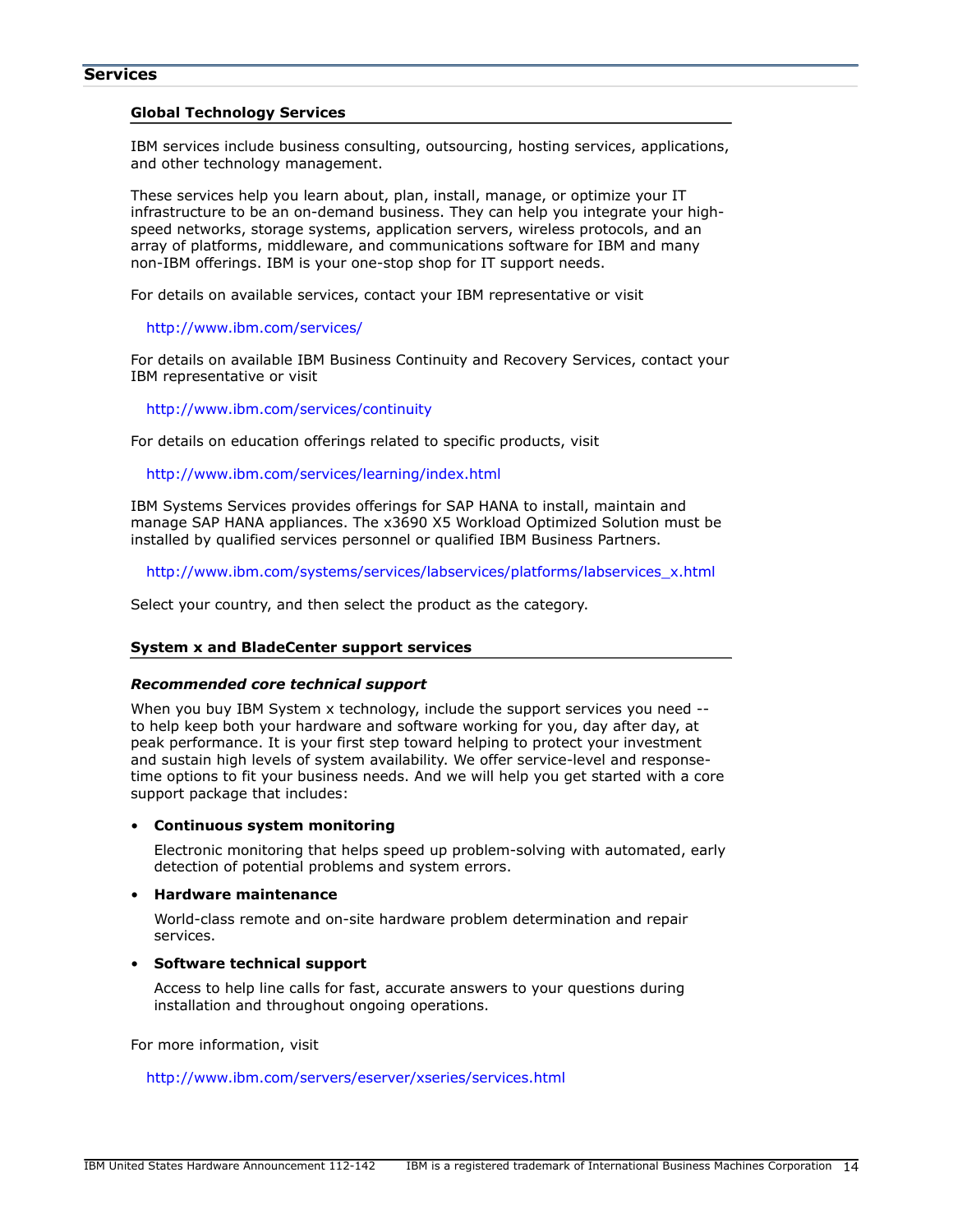# <span id="page-14-0"></span>**Specified operating environment**

# *Physical specifications*

IBM System x3690 X5: Workload Optimized Solution for SAP HANA models

|                                                           | 7147HAU                       |
|-----------------------------------------------------------|-------------------------------|
| Processor                                                 | Xeon E7 2870 130w<br>Ten core |
| Internal speed                                            | 2.40 GHZ                      |
| Memory bus speed                                          | 1066 MHZ                      |
| Number standard                                           | 2                             |
| Maximum                                                   | $\overline{2}$                |
| Interconnect speed                                        | $6.4$ GT/s                    |
| L3 cache total<br>Memory (PC3-10600 DDR3)                 | 30 MB<br>128 GB ECC           |
| <b>DIMMS</b>                                              | 8 x 16 GB                     |
| DIMM sockets standard                                     | 16                            |
| DIMM sockets maximum                                      | 16                            |
| DIMM Riser Cards                                          | 1                             |
| DIMM Riser Cards Maximum                                  | $\mathbf 1$                   |
| DIMMs on Riser Cards                                      | 4 x 16 GB                     |
| Capacity                                                  | 512 $GB4$                     |
| Video                                                     | <b>SVGA</b>                   |
| Memory                                                    | 16 MB                         |
| SAS controller                                            | ServeRAID-M5015               |
| Ports                                                     | 8                             |
| Connector internal                                        | 2                             |
| Connector external                                        | 0                             |
| HDD Bays available                                        | 0                             |
| 1.8" SSD Controller<br>SSD Backplane maximum              | 2<br>3                        |
| SSD Backplane installed                                   | $\overline{2}$                |
| SSDs maximum                                              | 24                            |
| SSD Bays available                                        | 14                            |
| SSDs installed                                            | 10 - 200 GB 1.8" MLC SSD      |
| PCIE sockets                                              | 5                             |
| Management processor IMM                                  | Standard                      |
| RAID <sub>5</sub>                                         | Standard                      |
| ServeRAID M5015 6Gb                                       | 2 Standard                    |
| + battery                                                 |                               |
| Dual Ethernet controller<br>10/100/1000 Mbps              | Standard                      |
| Intel Ethernet Quad Port                                  | Standard                      |
| Server Adapter I340-T4                                    |                               |
| 10GbE SW SFP+ Tranceiver                                  | 4 Standard                    |
| Emulex 10Gb Dual-port                                     | 2 Standard                    |
| Ethernet Adapter                                          |                               |
| Optical disk drive                                        | Standard                      |
| SLES for SAP Applications 11 Standard                     |                               |
| SP1 and SAP stack                                         |                               |
| IBM GPFS on x86 Single<br>Server for Integrated Offerings | Standard                      |
| Offerings V3 with 3-year SW S&S                           |                               |
| Director DIB                                              | Standard                      |
| Power supply                                              | 675 W                         |
| Number standard                                           | 4                             |
| Maximum                                                   | 4                             |
| Hot-swap                                                  | Yes                           |
| Redundant power                                           | Yes                           |
| Auto restart                                              | Yes                           |
|                                                           |                               |
|                                                           | 7147HBU                       |
|                                                           |                               |
| Processor                                                 | Xeon E7 2870 130w             |
|                                                           | Ten core                      |
|                                                           |                               |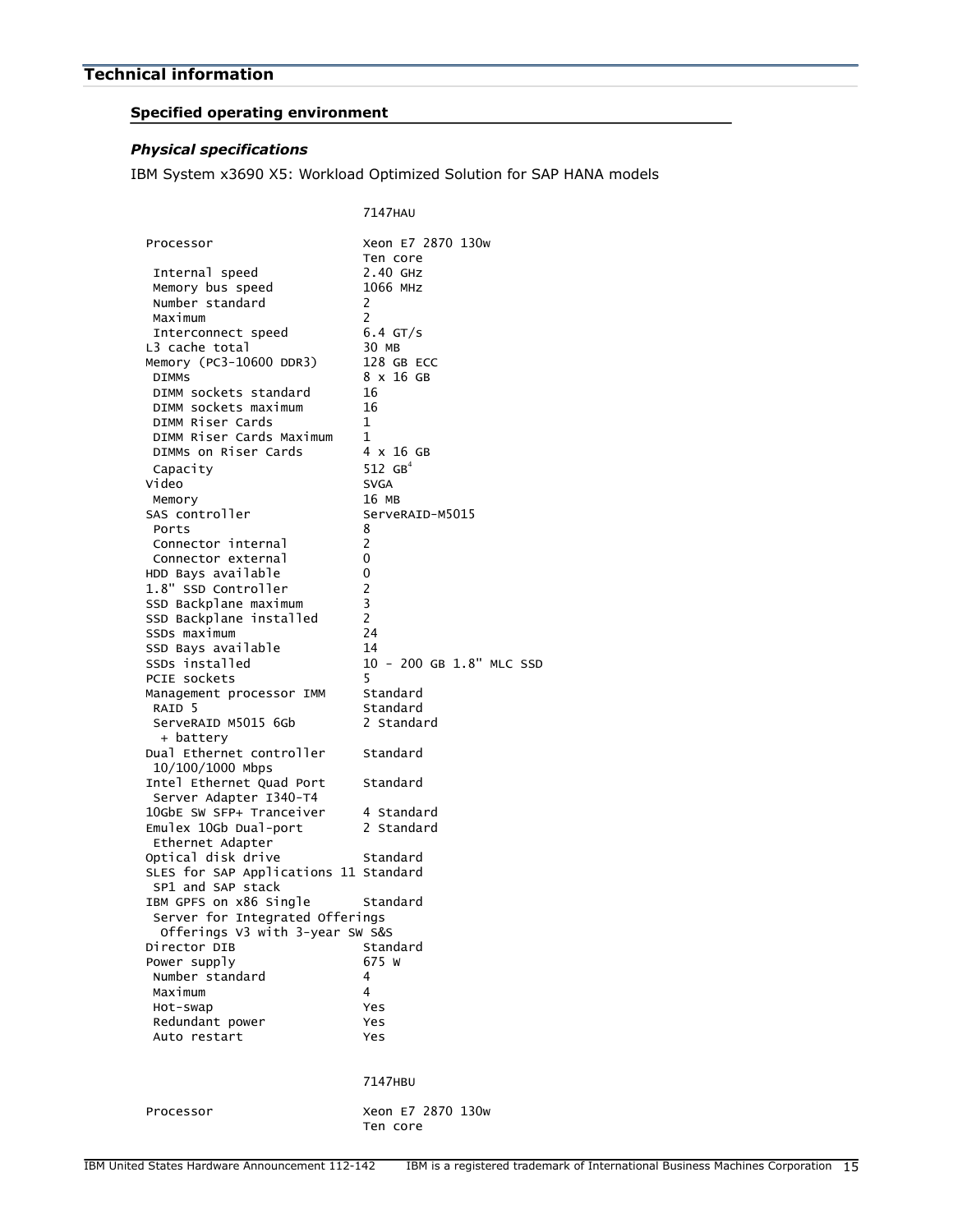| Internal speed                                     | 2.40 GHZ                 |
|----------------------------------------------------|--------------------------|
| Memory bus speed                                   | 1066 MHZ                 |
| Number standard                                    | 2                        |
| Maximum                                            | 2                        |
| Interconnect speed                                 | $6.4$ GT/s               |
| L3 cache total                                     | 30 MB                    |
| Memory (PC3-10600 DDR3)                            | 256 GB ECC               |
| <b>DIMMS</b>                                       | 16 x 16 GB               |
| DIMM sockets standard                              | 16                       |
| DIMM sockets maximum                               | 16                       |
| DIMM Riser Cards                                   | 1                        |
| DIMM Riser Cards maximum                           | $\mathbf{1}$             |
| DIMMS on Riser Cards                               | 8 x 16 GB                |
| Capacity                                           | 512 $GB^4$               |
| Video                                              | <b>SVGA</b>              |
| Memory                                             | 16 MB                    |
| SAS controller                                     | ServeRAID-M5015          |
| Ports                                              | 8                        |
| Connector internal                                 | 2                        |
| Connector external                                 | 0                        |
| HDD Bays available                                 | 0                        |
| 1.8" SSD Controller                                | $\overline{c}$           |
| SSD Backplane maximum                              | 3                        |
| SSD Backplane installed                            | $\overline{c}$           |
| SSDs maximum                                       | 24                       |
| SSD Bays available                                 | 14                       |
| SSDs installed                                     | 10 - 200 GB 1.8" MLC SSD |
| PCIE sockets                                       | 5                        |
| Management processor IMM                           | Standard                 |
| RAID 5                                             | Standard                 |
| ServeRAID M5015 6Gb                                | 2 Standard               |
| + battery                                          |                          |
| Dual Ethernet controller                           | Standard                 |
| 10/100/1000 Mbps                                   |                          |
| Intel Ethernet Quad Port                           | Standard                 |
| Server Adapter I340-T4<br>10GbE SW SFP+ Tranceiver | 4 Standard               |
| Emulex 10GbE Dual-port                             | 2 Standard               |
| Ethernet Adapter                                   |                          |
| Optical disk drive                                 | Standard                 |
| SLES for SAP Applications 11 Standard              |                          |
| SP1 and SAP stack                                  |                          |
| Director DIB                                       | Standard                 |
| Power supply                                       | 675 W                    |
| Number standard                                    | 4                        |
| Maximum                                            | 4                        |
| Hot-swap                                           | Yes                      |
| Redundant power                                    | Yes                      |
| Auto restart                                       | Yes                      |
|                                                    |                          |

 $4$  Capacities are based on installation of the memory expansion card and 32 x 16 GB DIMMs installed on the planar and in the memory expansion card. For the latest information on supported SSDs/HDDs options, visit

<http://www-03.ibm.com/servers/eserver/serverproven/compat/us/indexsp.html>

Supported video mode capabilities for the SVGA PCI controller:

Windows 2008 (32- and 64-bit) and Linux (all distributions)

| Resolution                  | Colors |          | Refresh<br>Rate (Hz) |                                             |  |
|-----------------------------|--------|----------|----------------------|---------------------------------------------|--|
| $640 \times 480 \times 8$   | 256    |          |                      | 60, 72, 75, 85, 90, 100, 120, 160, 200      |  |
| $640 \times 480 \times 16$  | 64K    |          |                      | 60, 72, 75, 85, 90, 100, 120, 160, 200      |  |
| $640 \times 480 \times 32$  | 16M    |          |                      | 60, 72, 75, 85, 90, 100, 120, 160, 200      |  |
| $800 \times 600 \times 8$   | 256    |          |                      | 60, 70, 72, 75, 85, 90, 100, 120, 160, 200  |  |
| $800 \times 600 \times 16$  | 64K    |          |                      | 60, 70, 72, 75, 85, 90, 100, 120, 160, 200  |  |
| $800 \times 600 \times 32$  | 16M    |          |                      | 60, 70, 72, 75, 85, 90, 100, 120, 160       |  |
| $1024 \times 768 \times 8$  | 256    |          |                      | 60, 70, 72, 75, 85, 90, 100, 120, 140, 150, |  |
|                             |        | 160, 200 |                      |                                             |  |
| $1024 \times 768 \times 16$ | 64K    |          |                      | 60, 70, 72, 75, 85, 90, 100, 120, 140, 150, |  |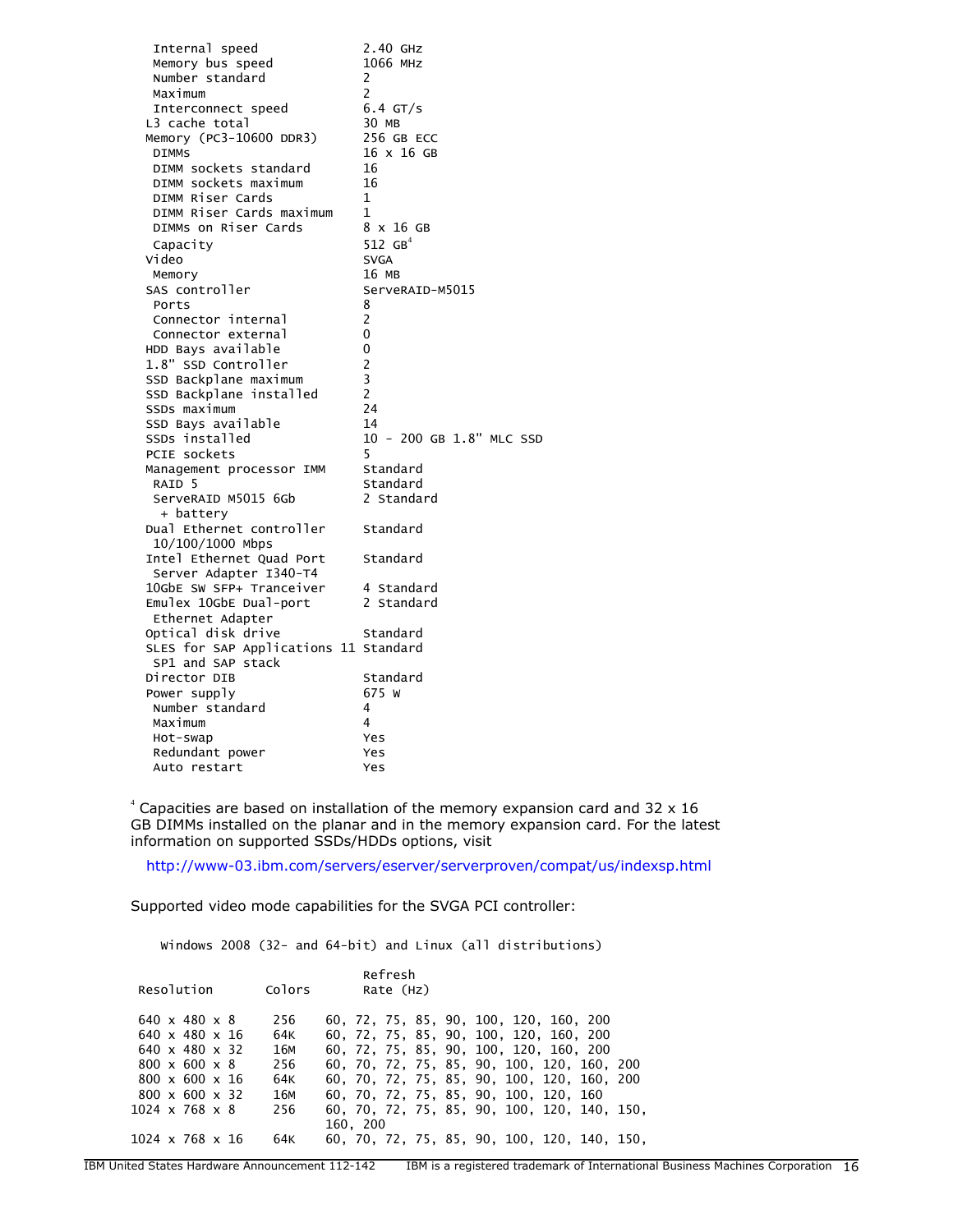|  |                              |     | 160.200    |            |                             |  |  |
|--|------------------------------|-----|------------|------------|-----------------------------|--|--|
|  | $1024 \times 768 \times 32$  | 16м |            |            | 60, 70, 72, 75, 85, 90, 100 |  |  |
|  | $1280 \times 1024 \times 8$  | 256 | 60. 72. 75 |            |                             |  |  |
|  | $1280 \times 1024 \times 16$ | 64K |            | 60. 72. 75 |                             |  |  |
|  | $1280 \times 1024 \times 32$ | 16м | 60. 72. 75 |            |                             |  |  |

# *Dimensions*

2U rack drawer:

- Width: 443.6 mm (17.46 in.)
- Depth: 698.6 mm (27.5 in.)
- Height: 85.4 mm (3.36 in.)
- Minimum configuration: 18.5 kg (40.8 lb) without rack mounting hardware or 22.9 kg (50.5 lb) with rack mounting hardware
- Maximum configuration: 31.07 kg (68.5 lb) without rack mounting hardware or 35.5 kg (78.3 lb) with rack mounting hardware

# *Electrical*

- 100 to 127 (nominal) V ac; 50 Hz or 60 Hz; System 20A (10A/PS)
- 200 to 208 (nominal) V ac; 50 Hz or 60 Hz; System 10A
- 200 to 240 (nominal) V ac; 50 Hz or 60 Hz; System 9A
	- Minimum configuration: 0.20 kVA (one power supply)
	- Minimum configuration: 0.26 kVA (two power supplies)
	- Typical configuration: 1.12 kVA (two power supplies)
	- Maximum configuration: 2.16 kVA (two power supplies)
- Btu output:
	- Ship configuration (1PS): 648 Btu/hr (190 watts)
	- Ship configuration (2PS): 802 Btu/hr (235 watts)
	- Typical configuration: 3,753 Btu/hr (1,100 watts)
	- Full configuration: 7,336 Btu/hr (2,150 watts)
- Noise level horizontal position: 6.3 bels

**Note:** The noise emission level stated is the declared (upper limit) sound power level, in bels, for a random sample of machines. All measurements made in accordance with ISO 7779 and reported in conformance with ISO 9296.

# *Standards*

x3690 X5 servers are intended for use as rack-drawer servers and are tested and designed to operate in a horizontal position.

These systems support or comply with the following standards:

- Multiprocessor Specification (MPS) 1.4
- Hardware-enabled to meet ISO 9241, Part 3

In addition to the above standards, they are compatible with the PCI-E specification.

# *Equipment approvals and safety*

- FCC Verified to comply with Part 15 of the FCC Rules, Class A
- Canada ICES-003, issue 4, Class A
- IEC/UL 60950-1, 2nd Edition
- CAN/CSA C22.2 No. 60950-1-07 2nd Edition
- NOM-019 $<sup>5</sup>$ </sup>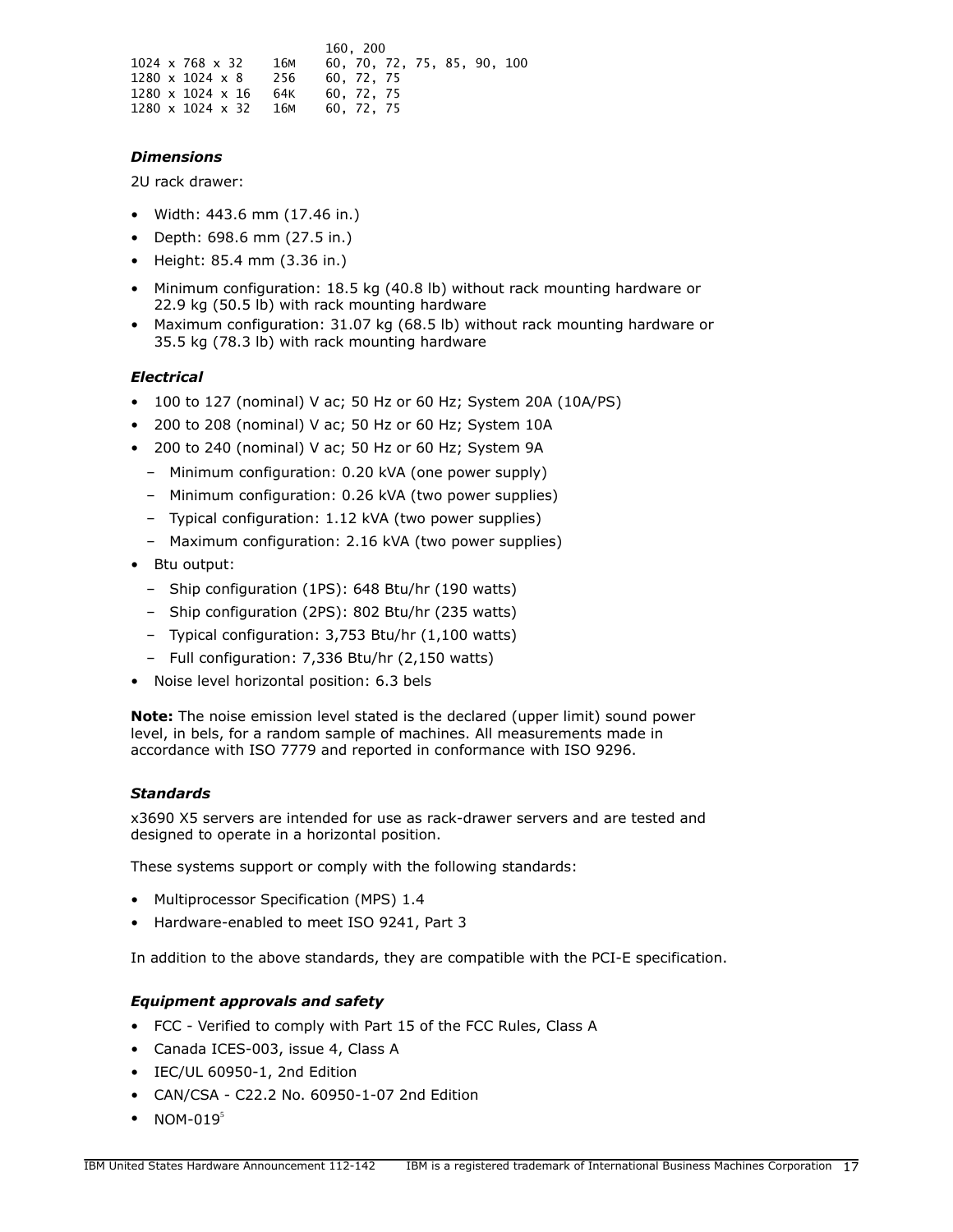$<sup>5</sup>$  This server is certified by the respective UL and NOM agencies.</sup>

# *Operating environment*

- Temperature:
	- 10.0°C to 35.0°C (50°F to 95°F) at 0 to 914 m (0 to 3,000 ft)
	- 10.0°C to 32.0°C (50°F to 90°F) at 914 to 2,133 m (3,000 to 7,000 ft)
- Relative humidity: 8% to 80% (noncondensing)

# <span id="page-17-0"></span>*Hardware requirements*

For attended installation of an operating system, this server requires a compatible:

- Keyboard
- Mouse
- Display

Unattended or remote installation may be performed without requiring some or all of these components. Review your unattended software installation program information for specific hardware configuration requirements.

For service, the server requires a compatible:

- Keyboard
- Mouse
- Display

When having the unit serviced, plan to have these components attached to your server either directly or indirectly via a console switch.

## *Software requirements*

# *Programming requirements*

The following network operating systems have been tested for compatibility with the x3690 X5 server:

# **Network operating systems**

- Microsoft
	- Windows Server 2008 R2 (64-bit)
	- Windows Server 2008 (64-bit)
- Linux
	- Red Hat EL 5 Server for 64-bit
	- Red Hat EL 5 Server for 64-bit (with Xen)
	- Red Hat EL 6 Server for 64-bit
	- SUSE Linux ES 10 for x86-64
	- SUSE Linux ES 10 for x86-64 (with Xen)
	- SUSE Linux ES 11 for x86-64
	- SUSE Linux ES 11 for x86-64 (with Xen)
	- SUSE Linux ES for SAP Applications v2
- VMware vSphere Hypervisor

# **SAP HANA Statement**

The x3690 X5: Workload Optimized Solution for SAP HANA includes SUSE Linux ES for SAP Applications V2. No other operating system is presently supported with the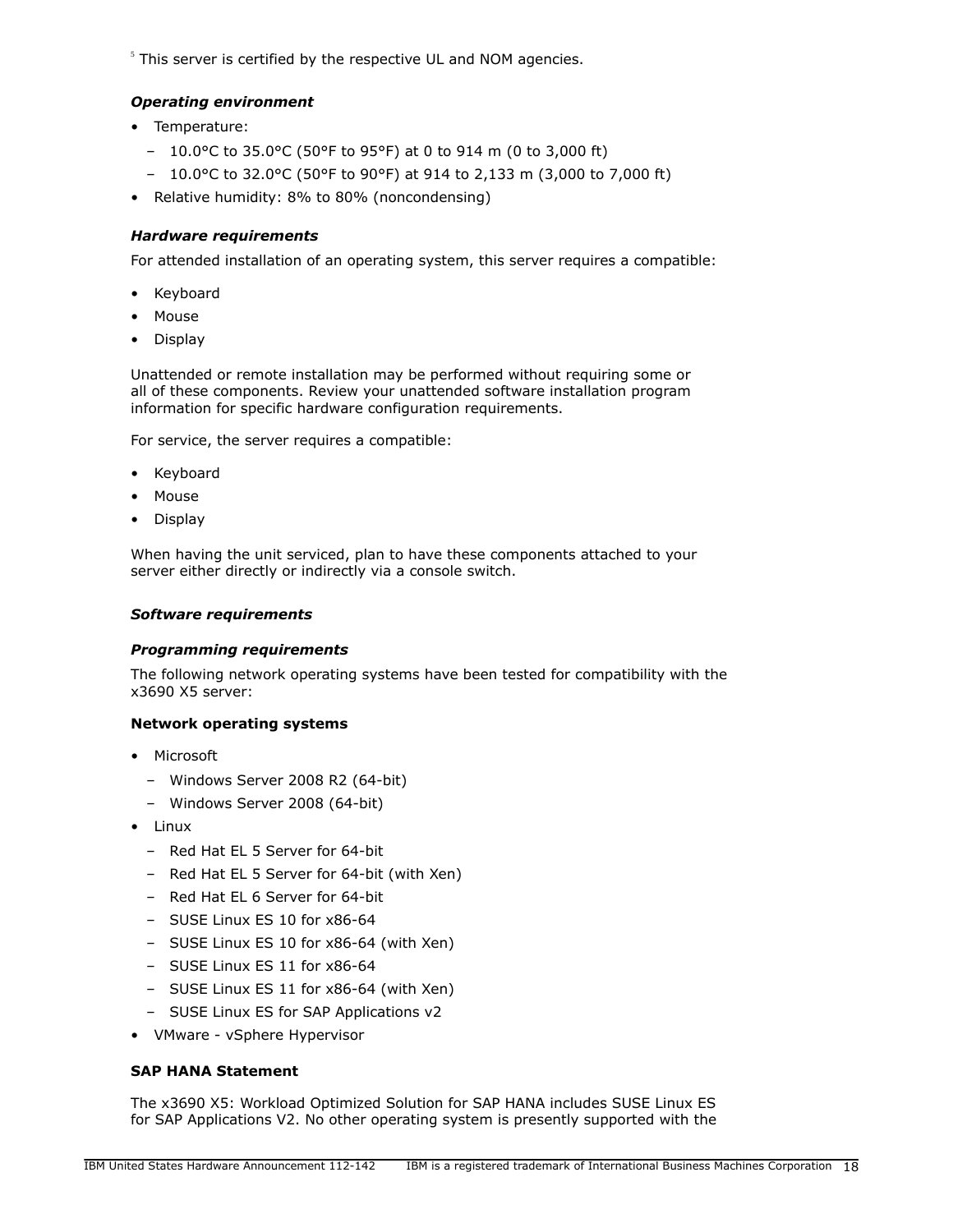SAP HANA application. Contact the IBM SAP International Competence Center for the latest SAP HANA support information.

**Note:** For information on additional support, certification, and versions of network operating systems, visit

<http://www.ibm.com/servers/eserver/serverproven/compat/us/>

IBM makes no representation or warranty regarding third-party products, including those designated as ServerProven .

The IBM x3690 X5 Workload Optimized Solution for SAP HANA models include specific software validated by SAP. This software includes:

- SUSE Linux Enterprise Server for SAP Applications operating system license and media with 3-year SUSE priority support
- IBM General Parallel File System ( GPFS ) on x86 Single Server for Integrated Offerings with 3-year software subscription and support

For information on additional support for the SAP HANA application, contact the IBM SAP International Competence Center (ISICC) at:

• isicc@de.ibm.com

## *Compatibility*

The IBM System x3690 X5 server contains licensed system programs that include set configuration, set features, and test programs. IBM system BIOS is loaded from a "flash" EEPROM into system memory. This BIOS provides instructions and interfaces designed to support the standard features of the IBM System x3690 X5 server and to maintain compatibility with many current software programs.

For detailed information about IBM and non-IBM devices, adapters, software, and network operating systems supported with IBM System x3690 X5 servers, visit

#### <http://www-03.ibm.com/servers/eserver/serverproven/compat/us/indexsp.html>

Contact your IBM representative, or IBM Business Partner, or refer to the *IBM Sales Manual* for information on the compatibility of hardware and software for IBM System x3690 X5 servers. The *Sales Manual* is updated periodically as new features and options are announced that support these servers.

The IBM x3690 X5 Workload Optimized Solutions for SAP HANA models include specific software validated by SAP. This software includes:

- SUSE Linux Enterprise Server for SAP Applications operating system license and media with 3-year SUSE priority support
- IBM General Parallel File System ( GPFS ) on x86 Single Server for Integrated Offerings with 3-year software subscription and support

#### *Limitations*

#### **Memory**

The x3690 X5 servers are shipped with 128 GB or 256 GB of high-speed PC3-10600 DDR3 ECC memory standard. A maximum of 1 TB of system memory is supported by adding a 32 GB PC3-10600 CL4 ECC DDR3 SDRAM RDIMM in each of the 32 DIMM sockets when a memory expansion board is installed. All supported system memory is addressable through direct memory access (DMA). This server supports 2 GB, 4 GB, 8 GB, 16 GB, and 32 GB (when available) 1.5v or 1.35v 240-pin, PC3-10600 ECC DDR3 SDRAM RDIMMs. Supported DIMMs can coexist in the same server; however, memory DIMMs of the same capacity must be installed in matched pairs. Refer to the [Planning information](#page-19-0) section or the IBM System x3690 X5 server web page for memory options.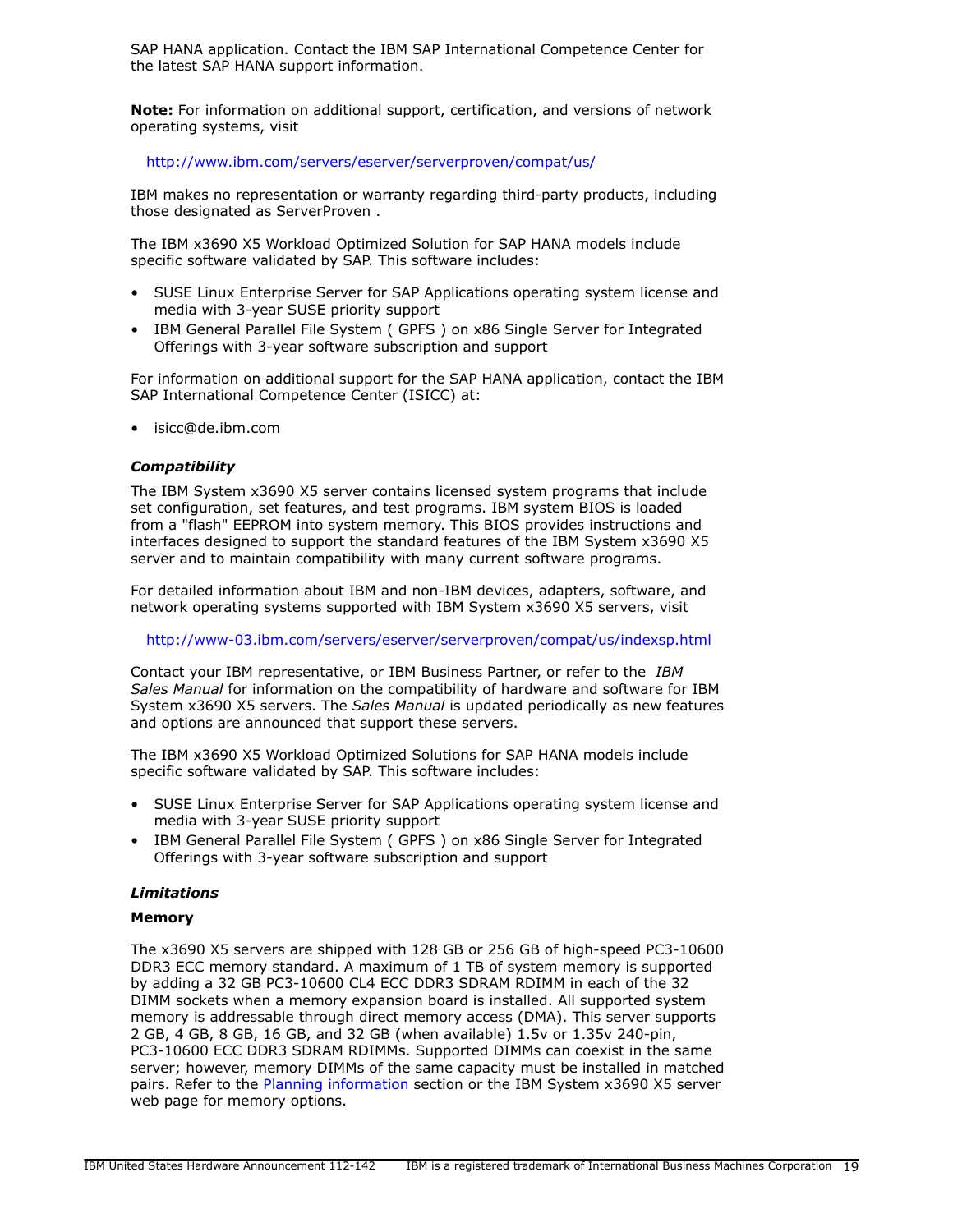The x3690 X5: Workload Optimized Solution for SAP HANA has RAID 0, 1, 5 and 10 standard.

#### *ServerGuide*

Use the *ServerGuide* , available on the web, to load software and drivers. Earlier versions of *ServerGuide* may not be compatible with the server.

#### <span id="page-19-0"></span>**Planning information**

#### *Customer responsibilities*

#### *x3690 X5 Server and Related Options*

The x3690 X5 server is designated as customer setup. Customer setup instructions are shipped with systems.

Once the system is installed, IBM Systems Services, IBM GTS, or a qualified IBM Business Partner perform must perform the installation of SUSE Linux Enterprise Server for SAP Applications, IBM GPFS on x86 Single Server for Integrated Offerings, and the SAP HANA software.

#### **Configuration information**

#### *Bay configuration*

The x3690 X5 server contains 16 customer-accessible drive bays on the front of the server. An upper right bay is for the slim combo drive.

The disk drive is cabled directly to the SATA port.

#### *Internal SCSI cabling*

Most models of the x3690 X5 server contain a DASD backplane supporting four hotswap, SCA-2-compliant drive bays. The System x3690 X5: Workload Optimized Solution for SAP HANA model supports RAID 0, 1, 5, and 10 standard.

#### *Processor option*

The following processor option is supported:

• Intel Xeon Processor E7-2870 10C 2.40 GHz 30 MB Cache 130w (88Y5663)

#### *Memory support*

The following memory options are supported:

- 16 GB (1x16GB, 4Rx4, 1.35V) PC3L-8500 CL7 ECC DDR3 1066 MHz LP RDIMM (49Y1400)
- 32 GB (1x32GB, 4Rx4, 1.35V) PC3L-8500 CL7 ECC DDR3 1066 MHz LP RDIMM (90Y3101) (when available)

#### *PCIe adapter installations*

The x3690 X5 server contains PCIe architecture and five PCIe Gen 2 I/O slots.

#### *Rack installations*

x3690 X5 2U, rack-drawer models are designed to be installed in a 19-inch rack cabinet designed for 28-inch deep devices, such as the NetBAY42 ER, NetBAY42 SR, NetBAY25 SR, or NetBAY11.

If using a non-IBM rack, the cabinet must meet the EIA-310-D standards with a depth of at least 71.1 cm (28 in). Also, adequate space (approximately 5 cm (2 in) for the front bezel and 2.5 cm (1 in) for air flow) must be maintained from the slide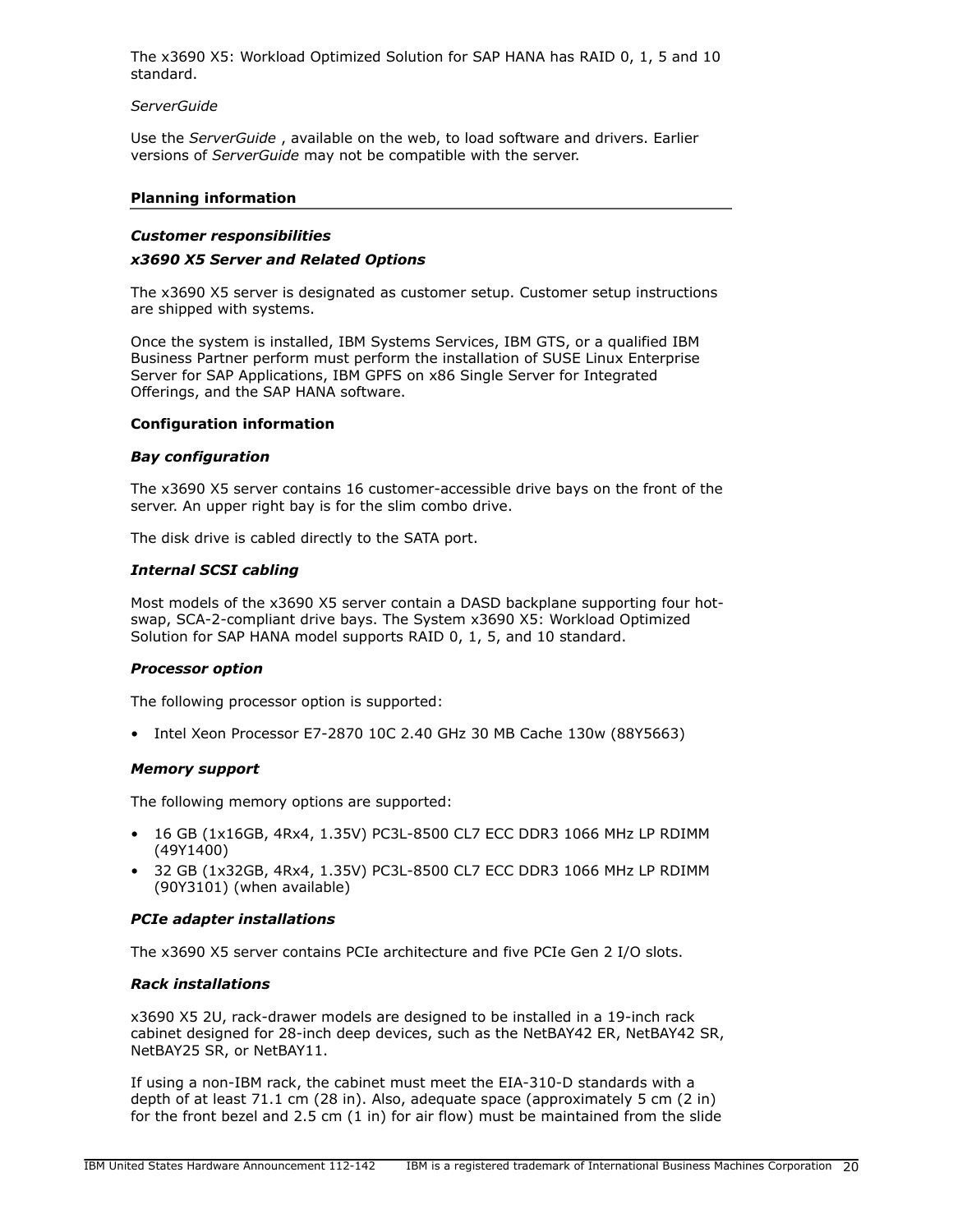assembly to the front door of the rack cabinet to allow sufficient space for the door to close and provide adequate air flow.

#### *Power considerations*

This System x3690 X5: Workload Optimized Solution for SAP HANA model includes four standard 675-watt hot-swap power supplies with redundancy for all configurations when powered at 200 - 240 V ac.

## *Cable orders*

The 10/100/1000 Mbps full-duplex, Dual Ethernet PCI-E Controller is standard with the x3690 X5 server. The RJ-45 connectors provide a 10Base-T or 100/1000Base-TX interface for connecting twisted-pair cable to the Ethernet network. Cabling is not included with the server. To connect the Ethernet controller to a repeater or switch, use a UTP cable with RJ-45 connectors at both ends. For 100/1000 Mbps operation, Category 5 cabling must be used. For 10 Mbps operation, Category 3, or better, cabling must be used.

There are no additional cabling requirements, other than for system power, keyboard, mouse, and monitor connections.

#### *Installability*

The x3690 X5 server requires about 60 minutes for installation. Installation includes unpacking, setting up, and powering on the system.

Installation services are required to install the SAP HANA software stack including SUSE Linux Enterprise Server for SAP Applications, IBM General Parallel File System ( GPFS ), and SAP HANA software. IBM Lab Services, IBM GTS and qualified IBM Business Partners can provide this software installation service.

#### *Packaging*

| Product             | Shipment group                                                                                 | Number of<br>boxes |
|---------------------|------------------------------------------------------------------------------------------------|--------------------|
| IBM System x3690 X5 | System unit carton                                                                             | $\mathbf{1}$       |
|                     | Contents:                                                                                      |                    |
|                     | System unit<br>Rack components:<br>Rails<br>Cable management hardware                          |                    |
| IBM System x3690 X5 | Country kit carton<br>Contents:                                                                | 1                  |
|                     | Two 2.8 m 220 V intra-rack cables<br>Safety booklet<br>IBM Systems Director<br>CD-ROM Packages |                    |

The x3690 X5 system is shipped as a single package. The country kit carton is contained inside the top portion of the system unit carton, while the rack components are contained in the system unit carton.

The following publications will be available on the support website and on the Documentation CD.

The *IBM System x3690 X5 Installation and User's Guide* , the *IBM System x3690 X5 Problem Determination and Service Guide* , and the *Rack Installation Instructions,* in US English versions, are available from our website.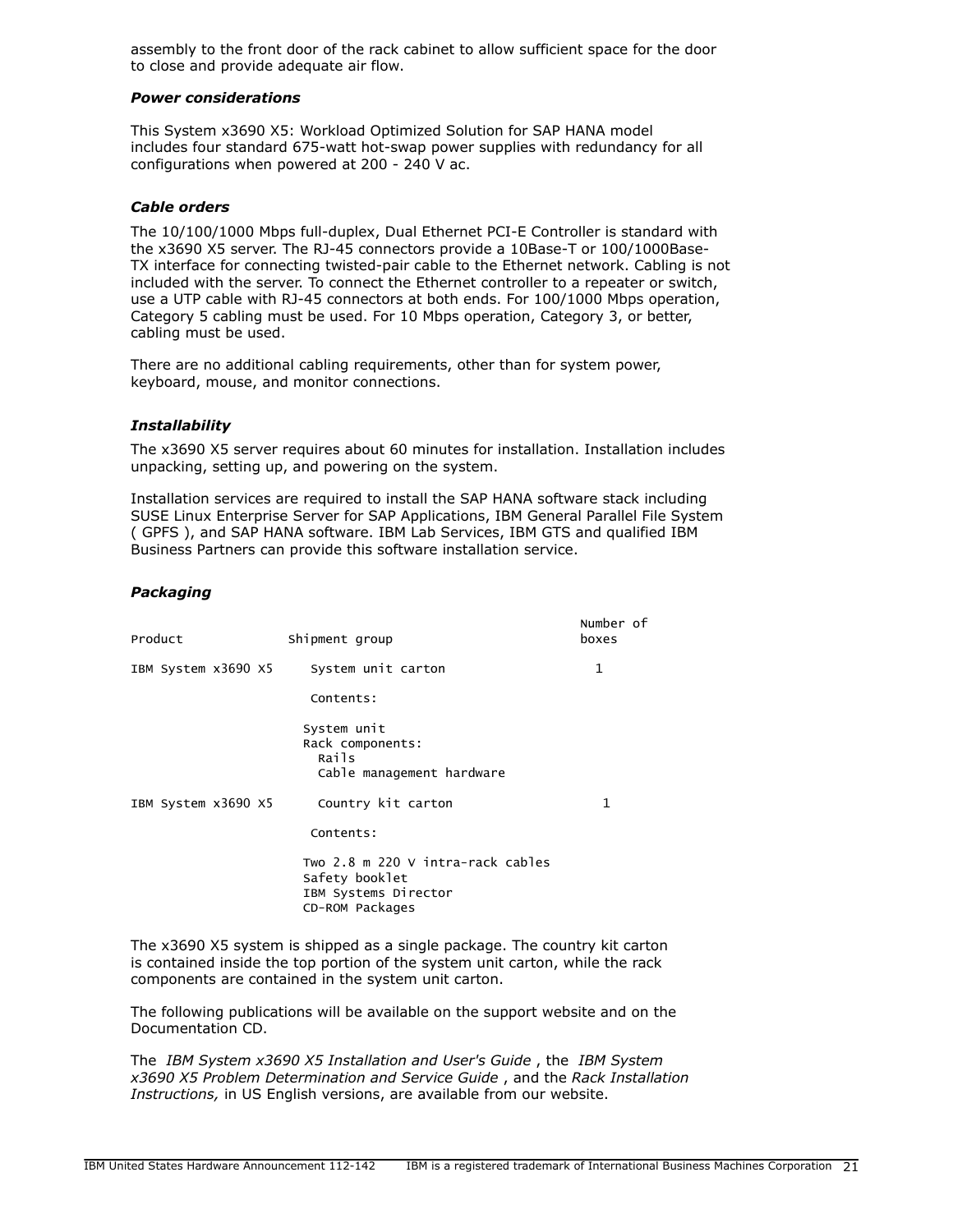# **Related options**

## **Processor upgrades**

- Intel Xeon processor
- Heat sink
- Installation publications/warranty

## *Supplies*

None

## **Security, auditability, and control**

Security and auditability features include:

• Power-on and remote-control password functions provide control of users with access to the data and server setup program on the server.

It is a customer's responsibility to ensure that the server is secure to prevent sensitive data from being removed.

The customer is responsible for evaluation, selection, and implementation of security features, administrative procedures, and appropriate controls in application systems and communications facilities.

# <span id="page-21-0"></span>**Terms and conditions**

## *IBM Global Financing*

Yes

#### **IBM System x3690 X5**

To obtain copies of the IBM Statement of Limited Warranty, contact your reseller or IBM .

In the United States, call 800-IBM-SERV (426-7378), or write to:

Warranty Information P.O. Box 12195 Research Triangle Park, NC 27709 Attn: Dept JDJA/B203

#### **Warranty period**

- System x3690 X5 Three years
- Optional features One year

**Note:** For configurations that support the ServRAID MR10i/is/M replacement RAID battery, the RAID battery will be warranted for 1 year effective on its "Date of Installation". All other product warranty terms for the machine remain unchanged. The ServRAID SAS controller battery and any other RAID batteries have been designated as consumables or supply items and are, therefore, not covered by this warranty:

An IBM part or feature installed during the initial installation of an IBM machine is subject to a full warranty effective on the date of installation of the machine. An IBM part or feature which replaces a previously installed part or feature assumes the remainder of the warranty period for the replaced part or feature. An IBM part or feature added to a machine without replacing a previously installed part or is feature subject to a full warranty effective on its date of installation. Unless specified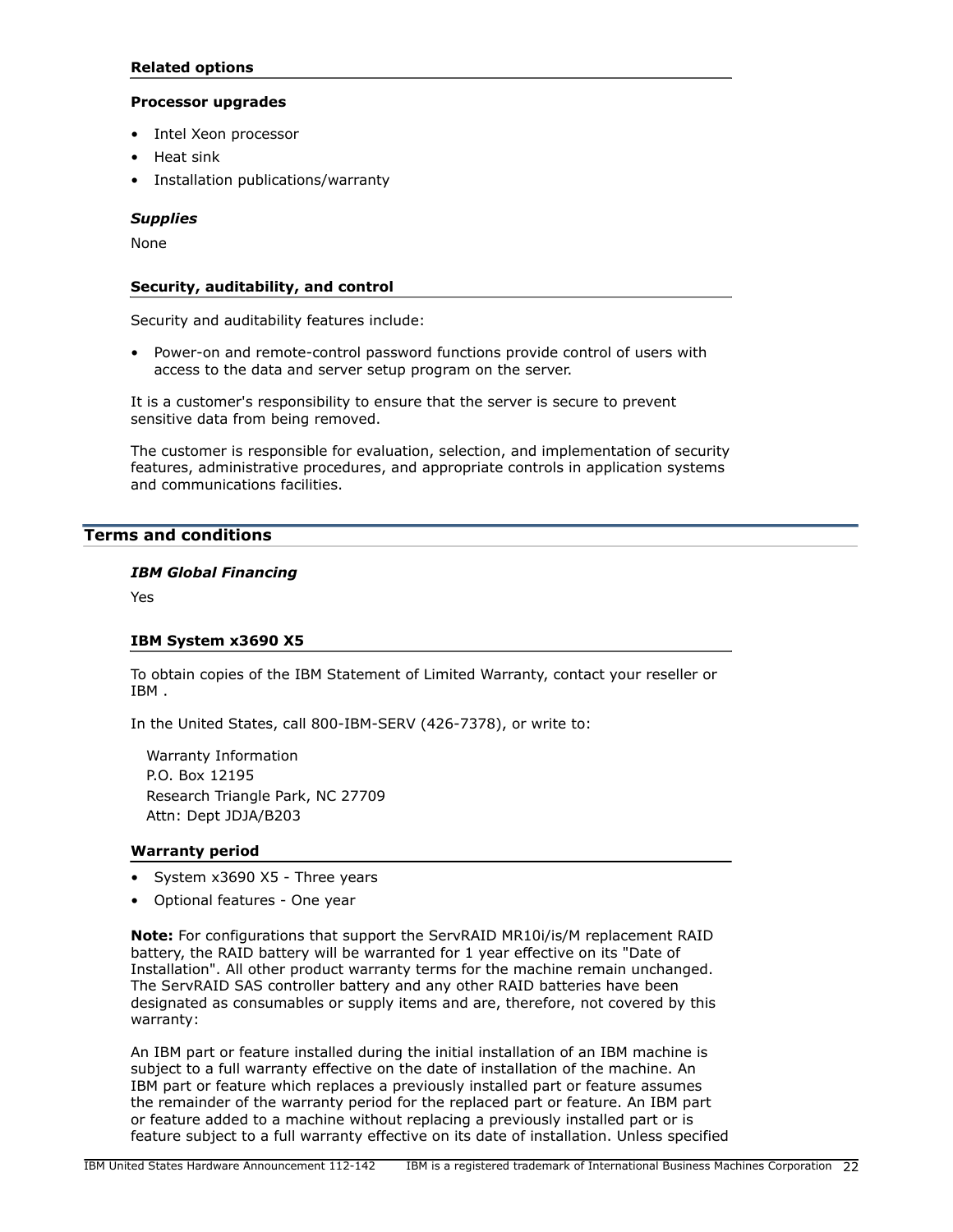otherwise, the warranty period, type of warranty service and service level of a part or feature is the same as the machine it is installed in.

#### **Warranty service**

If required, IBM provides repair or exchange service, depending on the type of warranty service specified below for the machine. IBM will attempt to resolve your problem over the telephone or electronically by access to an IBM website. Certain machines contain remote support capabilities for direct problem reporting, remote problem determination, and resolution with IBM . You must follow the problem determination and resolution procedures that IBM specifies. Following problem determination, if IBM determines On-site Service is required, scheduling of service will depend upon the time of your call, machine technology and redundancy, and availability of parts. Service levels are response-time objectives and are not guaranteed. The specified level of warranty service may not be available in all worldwide locations. Additional charges may apply outside IBM's normal service area. Contact your local IBM representative or your reseller for country- and location-specific information.

The type of service is Customer Replaceable Unit (for example, keyboard, mouse, speaker, memory, or hard disk drive) Service and On-site Service.

## *Customer Replaceable Unit (CRU) Service*

IBM provides a replacement CRU to you for you to install. CRU information and replacement instructions are shipped with your machine and are available from IBM at any time on your request. A CRU is designated as being either a Tier 1 (mandatory) or a Tier 2 (optional) CRU. Installation of Tier 1 CRUs, as specified in this announcement, is your responsibility. If IBM installs a Tier 1 CRU at your request, you will be charged for the installation. You may install a Tier 2 CRU yourself or request IBM to install it, at no additional charge, under the type of warranty service specified below, On-site Service.

Based upon availability, a CRU will be shipped for next-business-day (NBD) delivery. IBM specifies in the materials shipped with a replacement CRU whether a defective CRU must be returned to IBM . When return is required, return instructions and a container are shipped with the replacement CRU, and you may be charged for the replacement CRU if IBM does not receive the defective CRU within 15 days of your receipt of the replacement.

The following parts have been designated as Tier 1 CRUs: (Unless indicated otherwise)

- Enet Cd
- PRO/1000 (T2)
- Svr Adapter
- Svr Adapter
- 10 GbE Fibre
- 10 GB CNA
- 10 GB HBA (T2)
- 8 GB PCI-e
- 8 GB FC HBA
- 8 GB FC HBA
- 8 GB FC HBA
- 3U Adapter
- PCI-e
- 2 GB Memory
- 2 GB RDIMM
- 4 GB RDIM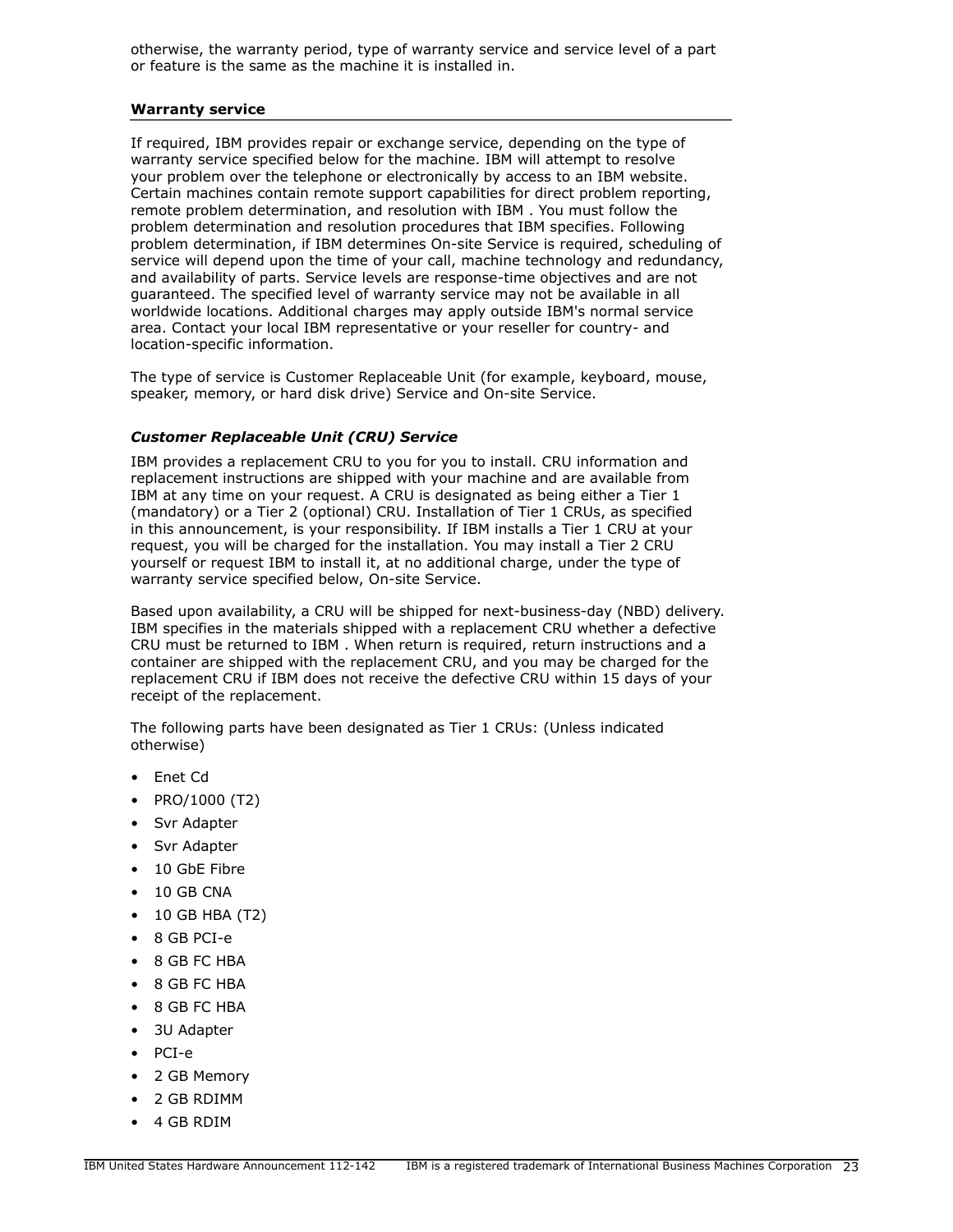- Backplane (FRU)
- **Battery CMOS**
- 8 GB FC SNG Adapter
- 8 GB FC DUA Adapter
- Exp Ethernet Adapter
- Quad Enet Adapter
- Dual Port Adapter
- Quad Port Adapter
- 10 GbE Adapter
- 4 GB FC Adapter
- 4 GB FC Dual
- Slide Kit (T2)
- CMA
- Dual Port Adapter
- Quad Port Adapter
- 2.8 m PDU Jumper
- Memory expansion card
- SAP HANA image recovery CRU

# *On-site Service*

This provides On-site Repair, 9 hours per day, Monday through Friday excluding holidays, NBD response. IBM or your reseller will repair the failing machine at your location and verify its operation. You must provide a suitable working area to allow disassembly and reassembly of the IBM machine. The area must be clean, well lit, and suitable for the purpose. On-site Service is not available in all countries, and some countries have kilometer or mileage limitations from an IBM service center. In those locations where On-site Service is not available, the normal in-country service delivery is used.

Call IBM at 1-800-IBM-SERV (426-7378) to assist with problem isolation for hardware to determine if warranty service is required. Telephone support may be subject to additional charges, even during the limited warranty period.

Calls must be received by 5:00 p.m. local time in order to qualify for NBD service.

# *International Warranty Service (IWS)*

IWS is available in selected countries or regions.

The warranty service type and the service level provided in the servicing country may be different from that provided in the country in which the machine was purchased.

Under IWS, warranty service will be provided with the prevailing warranty service type and service level available for the IWS-eligible machine type in the servicing country, and the warranty period observed will be that of the country in which the machine was purchased.

To determine the eligibility of your machine and to view a list of countries where service is available, visit

<http://www-947.ibm.com/support/entry/portal/docdisplay?lndocid=GCOR-3FBJK2>

For more information on IWS, refer to Services Announcement [601-034,](http://www.ibm.com/common/ssi/cgi-bin/ssialias?infotype=an&subtype=ca&appname=gpateam&supplier=897&letternum=ENUS601-034) dated September 25, 2001 .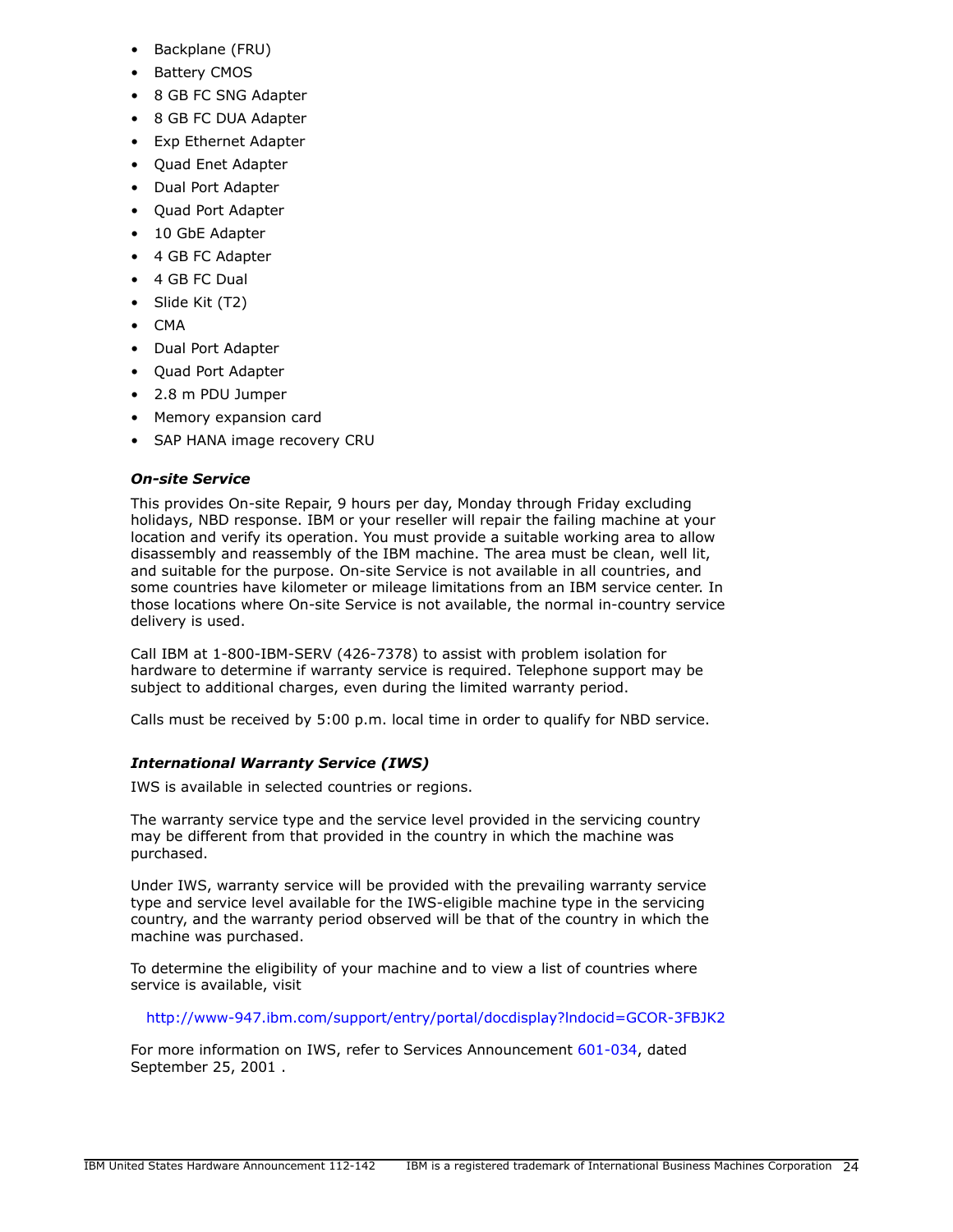# *Licensing*

Programs included with this product are licensed under the terms and conditions of the License Agreements that are shipped with the system.

## **SAP Licence Terms**

This IBM computer system is preinstalled with the SAP HANA appliance Platform Edition, which has been integrated or preinstalled as part of the IBM hardware system. You are not licensed to use this copy of the SAP software contained in the IBM hardware system until you have purchased or licensed the use of the SAP software from SAP or its authorized distributors. Use of the SAP software is subject to the applicable SAP end-user license agreement. Your purchase of the IBM hardware system does not include a license to use the SAP software to be preinstalled, or to any other SAP software. SAP is under no obligation to license the preloaded SAP software to you. Contact your responsible SAP representative to obtain the applicable license rights to use the SAP software.

#### **Maintenance services**

## *ServicePac , ServiceSuite , ServiceElect, and ServiceElite*

ServicePac® , ServiceSuite® , ServiceElect, and ServiceElite provide hardware warranty service upgrades, maintenance, and selected support services in one agreement.

## *Warranty service upgrade*

During the warranty period, a warranty service upgrade provides an enhanced level of On-site Service for an additional charge. A warranty service upgrade must be purchased during the warranty period and is for a fixed term (duration). It is not refundable or transferable and may not be prorated. If required, IBM will provide the warranty service upgrade enhanced level of On-site Service acquired by the customer. Service levels are response-time objectives and are not guaranteed.

IBM will attempt to resolve your problem over the telephone or electronically by access to an IBM website. Certain machines contain remote support capabilities for direct problem reporting, remote problem determination, and resolution with IBM . You must follow the problem determination and resolution procedures that IBM specifies. Following problem determination, if IBM determines On-site Service is required, scheduling of service will depend upon the time of your call, machine technology and redundancy, and availability of parts.

CRUs will be provided as part of the machine's standard warranty CRU Service except that you may install a Tier 1 CRU yourself or request IBM installation, at no additional charge, under one of the On-site Service levels specified below.

IBM will repair the failing machine at your location and verify its operation. You must provide a suitable working area to allow disassembly and reassembly of the IBM machine. The area must be clean, well lit, and suitable for the purpose.

SAP provides support for the SAP HANA application.

#### *Maintenance service*

If required, IBM provides repair or exchange service, depending on the type of maintenance service specified below for the machine. IBM will attempt to resolve your problem over the telephone or electronically by access to an IBM website. Certain machines contain remote support capabilities for direct problem reporting, remote problem determination, and resolution with IBM . You must follow the problem determination and resolution procedures that IBM specifies. Following problem determination, if IBM determines On-site Service is required, scheduling of service will depend upon the time of your call, machine technology and redundancy,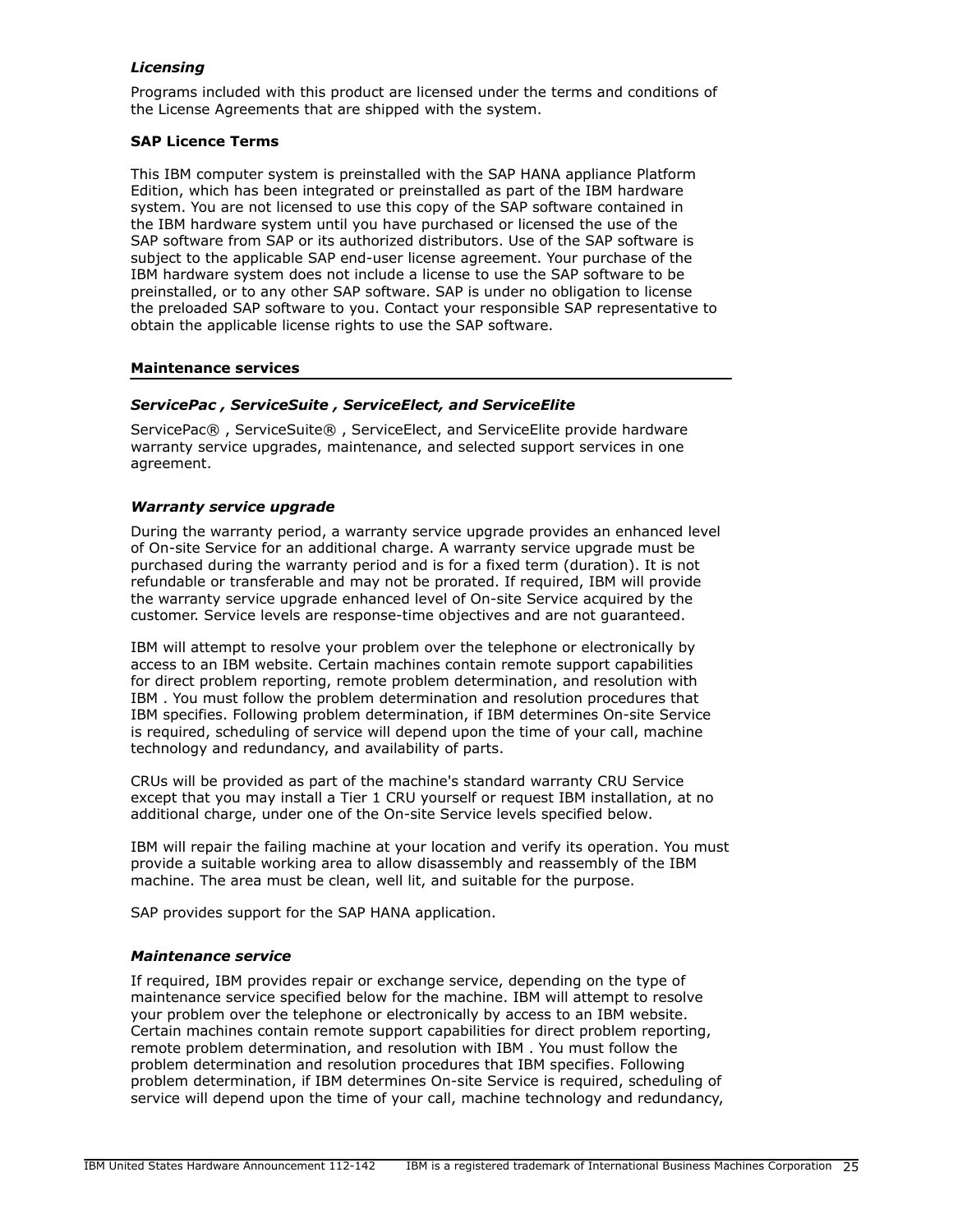and availability of parts. Service levels are response-time objectives and are not guaranteed.

#### *CRU Service*

If your problem can be resolved with a CRU (for example, keyboard, mouse, speaker, memory, or hard disk drive), IBM will ship the CRU to you for you to install. CRU information and replacement instructions are shipped with your machine and are available from IBM at any time on your request.

IBM specifies in the materials shipped with a replacement CRU whether a defective CRU must be returned to IBM . When return is required, return instructions and a container are shipped with the replacement CRU, and you may be charged for the replacement CRU if IBM does not receive the defective CRU within 15 days of your receipt of the replacement.

#### *On-site Service*

IBM will repair the failing machine at your location and verify its operation. You must provide a suitable working area to allow disassembly and reassembly of the IBM machine. The area must be clean, well lit, and suitable for the purpose.

## **Maintenance service (ICA)**

Maintenance services are available for ICA legacy contracts.

## *Alternative service (warranty service upgrades)*

During the warranty period, a warranty service upgrade provides an enhanced level of On-site Service for an additional charge. A warranty service upgrade must be purchased during the warranty period and is for a fixed term (duration). It is not refundable or transferable and may not be prorated. If required, IBM will provide the warranty service upgrade enhanced level of On-site Service acquired by the customer. Service levels are response-time objectives and are not guaranteed.

IBM will attempt to resolve your problem over the telephone or electronically by access to an IBM website. Certain machines contain remote support capabilities for direct problem reporting, remote problem determination, and resolution with IBM . You must follow the problem determination and resolution procedures that IBM specifies. Following problem determination, if IBM determines On-site Service is required, scheduling of service will depend upon the time of your call, machine technology and redundancy, and availability of parts.

A CRU will be provided as part of the machine's standard warranty CRU Service except that you may install a Tier 1 CRU yourself or request IBM to install it, at no additional charge, under the type of warranty service specified below, On-site Service.

IBM will repair the failing machine at your location and verify its operation. You must provide a suitable working area to allow disassembly and reassembly of the IBM machine. The area must be clean, well lit, and suitable for the purpose.

#### *Maintenance service*

If required, IBM provides repair or exchange service, depending on the type of maintenance service specified below for the machine. IBM will attempt to resolve your problem over the telephone or electronically by access to an IBM website. Certain machines contain remote support capabilities for direct problem reporting, remote problem determination, and resolution with IBM . You must follow the problem determination and resolution procedures that IBM specifies. Following problem determination, if IBM determines On-site Service is required, scheduling of service will depend upon the time of your call, machine technology and redundancy, and availability of parts. Service levels are response-time objectives and are not guaranteed.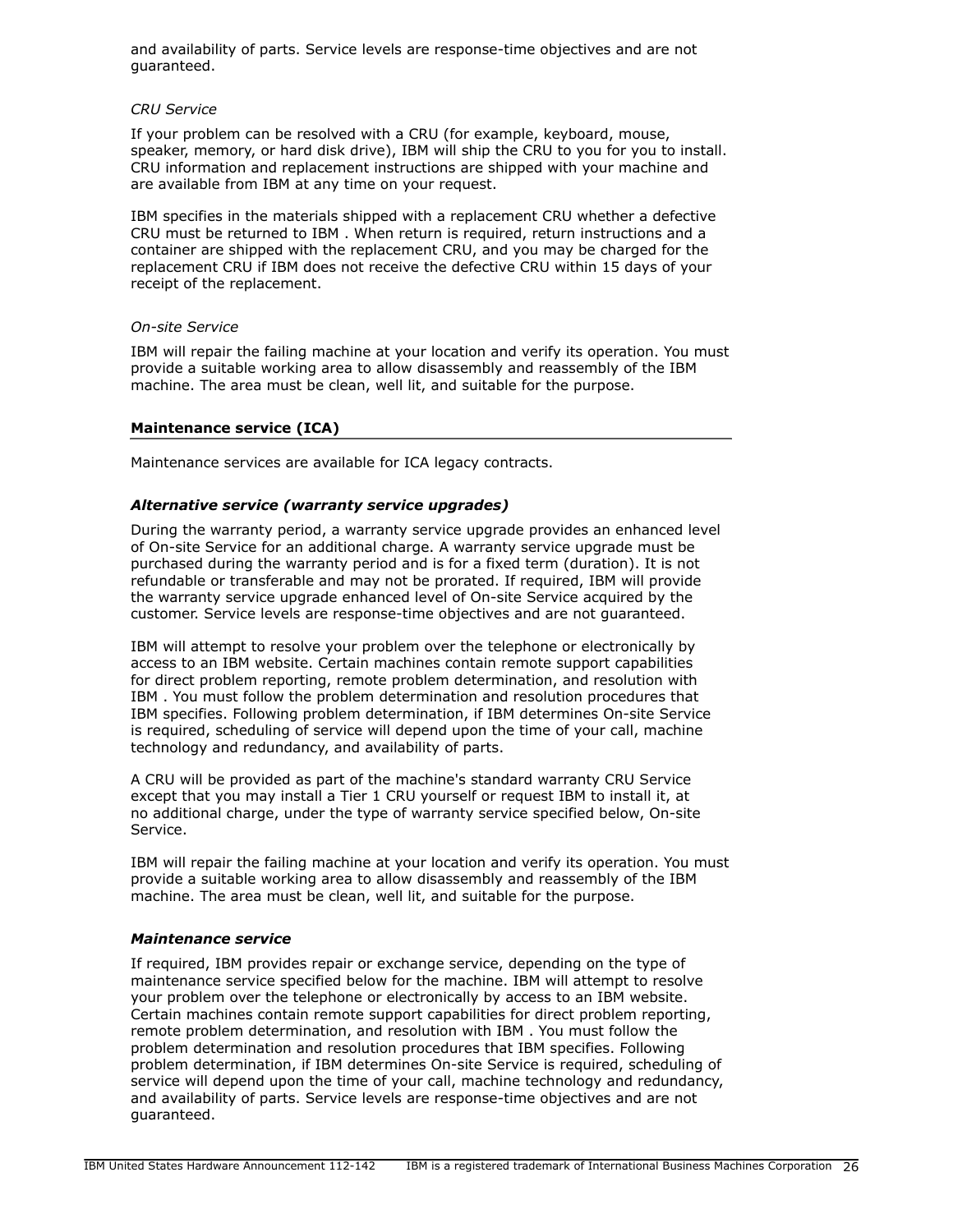#### *CRU Service*

If your problem can be resolved with a CRU (for example, keyboard, mouse, speaker, memory, or hard disk drive), IBM will ship the CRU to you for you to install. CRU information and replacement instructions are shipped with your machine and are available from IBM at any time on your request.

IBM specifies in the materials shipped with a replacement CRU whether a defective CRU must be returned to IBM . When return is required, return instructions and a container are shipped with the replacement CRU, and you may be charged for the replacement CRU if IBM does not receive the defective CRU within 15 days of your receipt of the replacement.

#### *On-site Service*

IBM will repair the failing machine at your location and verify its operation. You must provide a suitable working area to allow disassembly and reassembly of the IBM machine. The area must be clean, well lit, and suitable for the purpose.

#### **Non-IBM parts support**

#### *Warranty service*

IBM is now shipping machines with selected non-IBM parts that contain an IBM field replaceable unit (FRU) part number label. These parts are to be serviced during the IBM machine warranty period. IBM is covering the service on these selected non-IBM parts as an accommodation to its customers, and normal warranty service procedures for the IBM machine apply.

#### *Warranty service upgrades and maintenance services*

Under certain conditions, IBM Integrated Technology Services repairs selected non-IBM parts at no additional charge for machines that are covered under warranty service upgrades or maintenance services.

IBM Service provides hardware problem determination on non-IBM parts (for example, adapter cards, PCMCIA cards, disk drives, or memory) installed within IBM machines covered under warranty service upgrades or maintenance services and provides the labor to replace the failing parts at no additional charge.

If IBM has a Technical Service Agreement with the manufacturer of the failing part, or if the failing part is an accommodations part (a part with an IBM FRU label), IBM may also source and replace the failing part at no additional charge. For all other non-IBM parts, customers are responsible for sourcing the parts. Installation labor is provided at no additional charge, if the machine is covered under a warranty service upgrade or a maintenance service.

#### *IBM hourly service rate classification*

One

*Field-installable features*

Yes

#### *Model conversions*

No

#### *Machine installation*

Customer setup. Customers are responsible for installation according to the instructions IBM provides with the machine.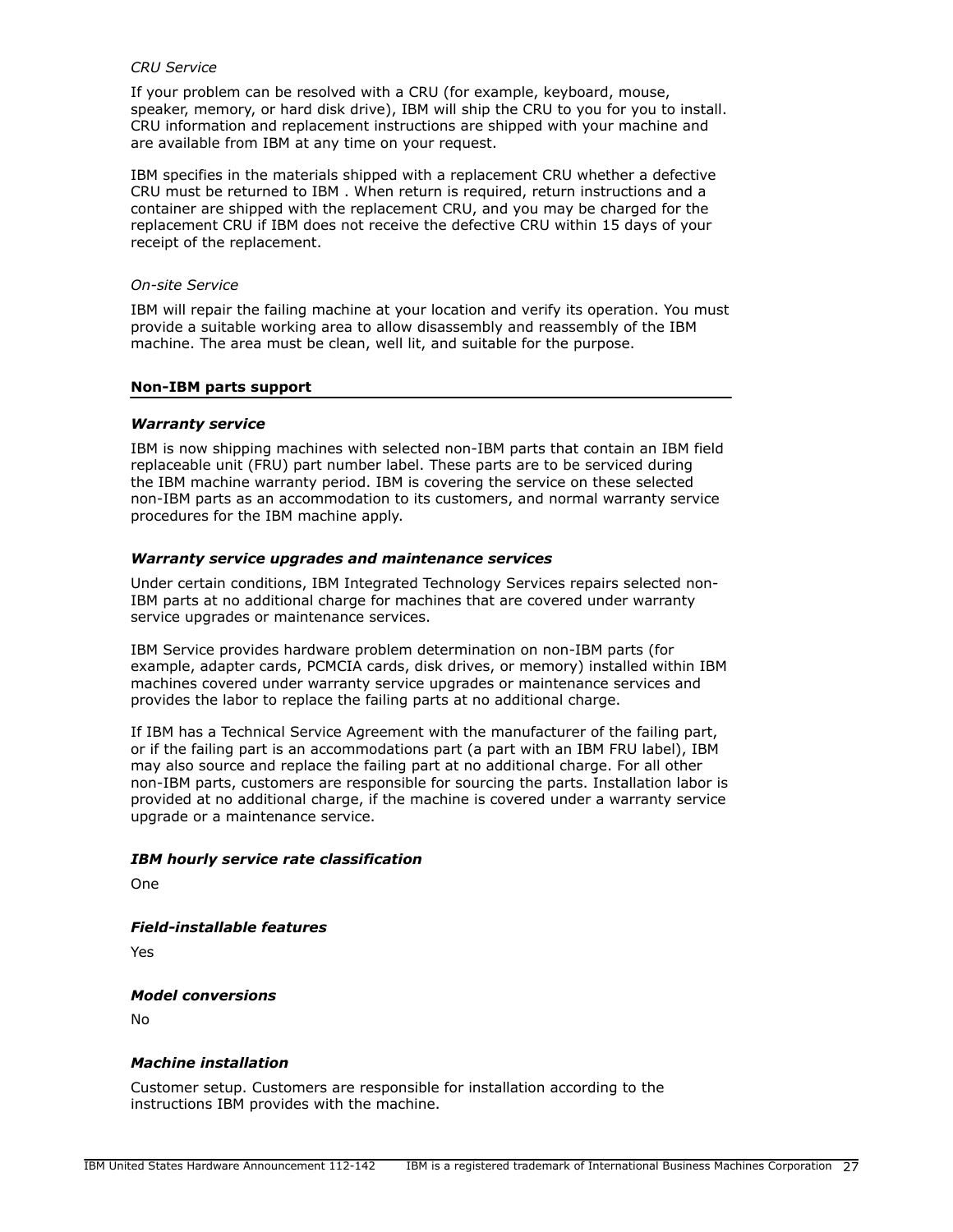No

## *Licensed Machine Code*

IBM Machine Code is licensed for use by a customer on the IBM machine for which it was provided by IBM under the terms and conditions of the IBM License Agreement for Machine Code, to enable the machine to function in accordance with its specifications, and only for the capacity authorized by IBM and acquired by the customer. You can obtain the agreement by contacting your IBM representative or visiting

[http://www-304.ibm.com/systems/support/machine\\_warranties/](http://www-304.ibm.com/systems/support/machine_warranties/machine_code.html) [machine\\_code.html](http://www-304.ibm.com/systems/support/machine_warranties/machine_code.html)

IBM may release changes to the Machine Code. IBM plans to make the Machine Code changes available for download from the IBM System x technical support website

<http://www-304.ibm.com/systems/support/>

If the machine does not function as warranted and your problem can be resolved through your application of downloadable Machine Code, you are responsible for downloading and installing these designated Machine Code changes as IBM specifies. If you would prefer, you may request IBM to install downloadable Machine Code changes; however, you may be charged for that service.

# <span id="page-27-0"></span>**Prices**

For current prices, contact IBM at 888-Shop-IBM (746-7426) or visit <http://www-03.ibm.com/systems/x/>

To locate the web price, search on the feature number in the Search field.

The following are features already announced for the 7147 machine type:

| Description                    | Mode <sup>1</sup><br>Number | Feature<br>Number | Initial/<br>MES/<br>Both/<br>Support |
|--------------------------------|-----------------------------|-------------------|--------------------------------------|
| HANA Refresh Software Stack XS |                             | A3H7              | Initial                              |
| HANA Refresh Software Stack S  | AC1                         |                   |                                      |
|                                | AC1                         | A3H8              | Initial                              |

The following are features already announced for the 3331 machine type:

| Description                              | Mode1<br>Number | Feature<br>Number | Initial/<br>MES/<br>Both/<br>Support |
|------------------------------------------|-----------------|-------------------|--------------------------------------|
| ServeRAID-MR101/is/M Replacement Battery |                 |                   |                                      |
|                                          | HC1             | A3MO              | <b>MES</b>                           |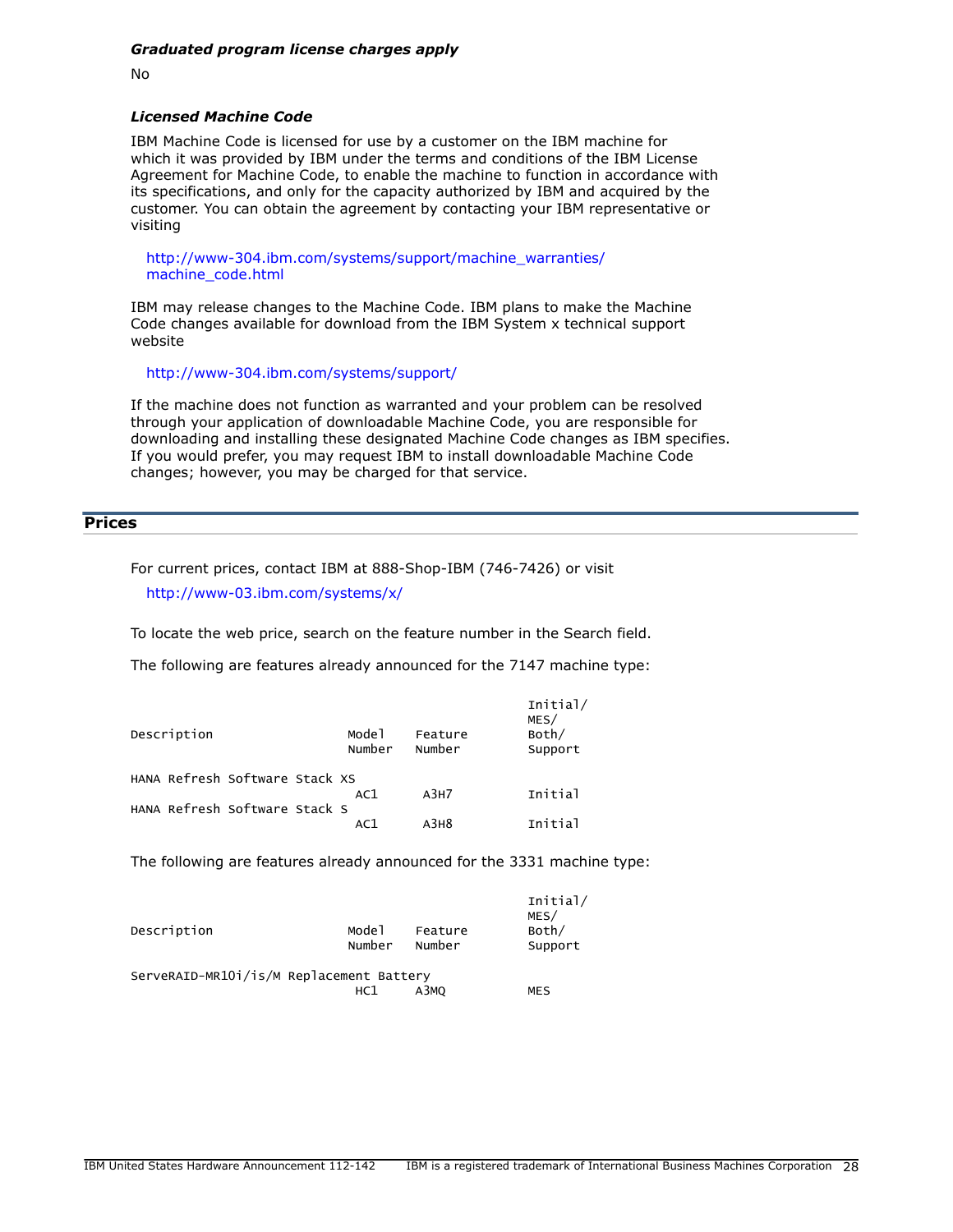| Description                                                       | <b>SEO</b><br>Number | Initial/<br>MES/<br>Both/<br>Support CSU |
|-------------------------------------------------------------------|----------------------|------------------------------------------|
| IBM System x3690 X5: Workload Optimized Solution for SAP HANA     |                      |                                          |
| x3690 X5 - 2x2.40 GHz/30 MB, 128 GB 7147HAU<br>$E7$ 2870 ten-core |                      | Both<br>Yes                              |
| x3690 X5 - 2x2.40 GHz/30 MB, 256 GB 7147HBU<br>E7 2870 ten-core   |                      | Both<br>Yes                              |
| Option SEOS                                                       |                      |                                          |
| Description                                                       | <b>SEO</b><br>Number | Initial/<br>MES/<br>Both/<br>Support CSU |
| ServeRAID-MR101/is/M Replacement<br>Battery                       | 46C9084              | Both<br>Yes                              |

#### **IBM System x3690 X5 - 7147**

Hardware models announcing with this release will utilize existing US ServicePacs.

Reference the following IBM website for applicable US ServicePac information

[http://www-935.ibm.com/services/us/its/html/servicepac\\_americas.html](http://www-935.ibm.com/services/us/its/html/servicepac_americas.html)

#### *Maintenance charges*

For additional information on maintenance and pricing, please contact your IBM Sales Representative or your IBM Business Partner, or call 1-800-IBM-CALL (1-800-426-2255).

For ServiceElect (ESA) maintenance service charges, contact IBM Global Services at 888-IBM-4343 (426-4343).

#### **IBM Global Financing**

IBM Global Financing offers competitive financing to credit-qualified customers to assist them in acquiring IT solutions. Offerings include financing for IT acquisition, including hardware, software, and services, from both IBM and other manufacturers or vendors. Offerings (for all customer segments: small, medium, and large enterprise), rates, terms, and availability can vary by country. Contact your local IBM Global Financing organization or visit

#### <http://www.ibm.com/financing>

IBM Global Financing offerings are provided through IBM Credit LLC in the United States, and other IBM subsidiaries and divisions worldwide to qualified commercial and government customers. Rates are based on a customer's credit rating, financing terms, offering type, equipment type, and options, and may vary by country. Other restrictions may apply. Rates and offerings are subject to change, extension, or withdrawal without notice.

Financing solutions from IBM Global Financing can help you stretch your budget and affordably acquire the new product. But beyond the initial acquisition, our endto-end approach to IT management can also help keep your technologies current, reduce costs, minimize risk, and preserve your ability to make flexible equipment decisions throughout the entire technology lifecycle.